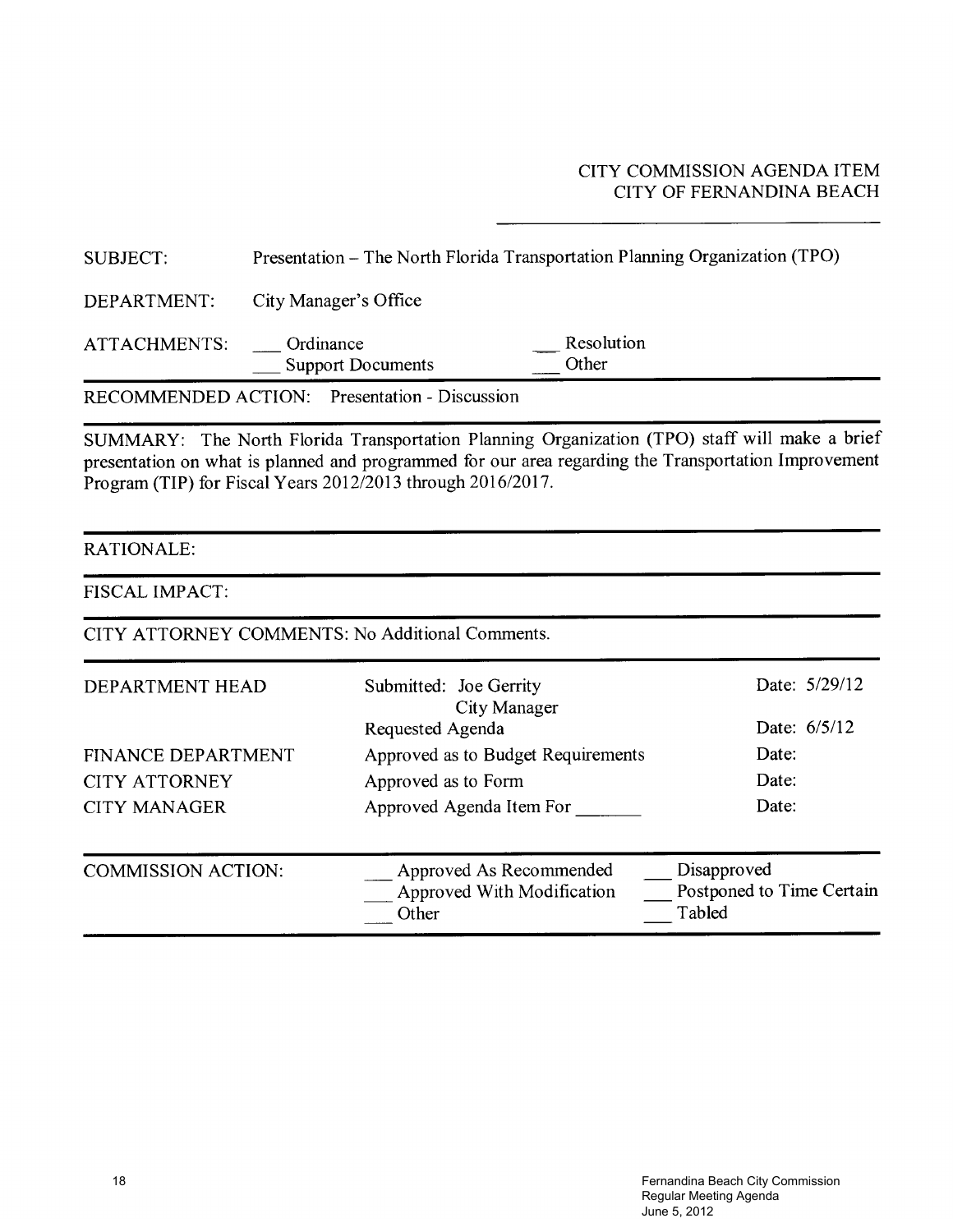

March 29, 2012

The Honorable Arlene Filkoff, Mayor City of Fernandina Beach 204 Ash Street Fernandina Beach, FL 32034

Dear Mayor Filkoff:

The North Florida TPO is developing the Transportation Improvement Program (TIP) for Fiscal Years 2012/2013 through 2016/2017. The TIP identifies all publicly funded highway, transit and aviation projects within the North Florida TPO area which includes all of Duval County and significant portions of Clay, St. Johns and Nassau Counties.

To increase public involvement in developing the TIP and to inform the City of Fernandina Beach Commissioners as to the projects planned and programmed for the area, I would like to make a brief presentation at an upcoming April or May Commission meeting. The presentation should take no more than 15 minutes and I will gladly answer any questions.

Please notify Ginny Montgomery regarding available dates. Her telephone is (904) 306-7500 or email at gkmontgomery@northfloridatpo.com

We look forward to meeting with you.

Sincerely,

Lourda Sterred.)

**Wanda Forrest Transportation Planning Manager**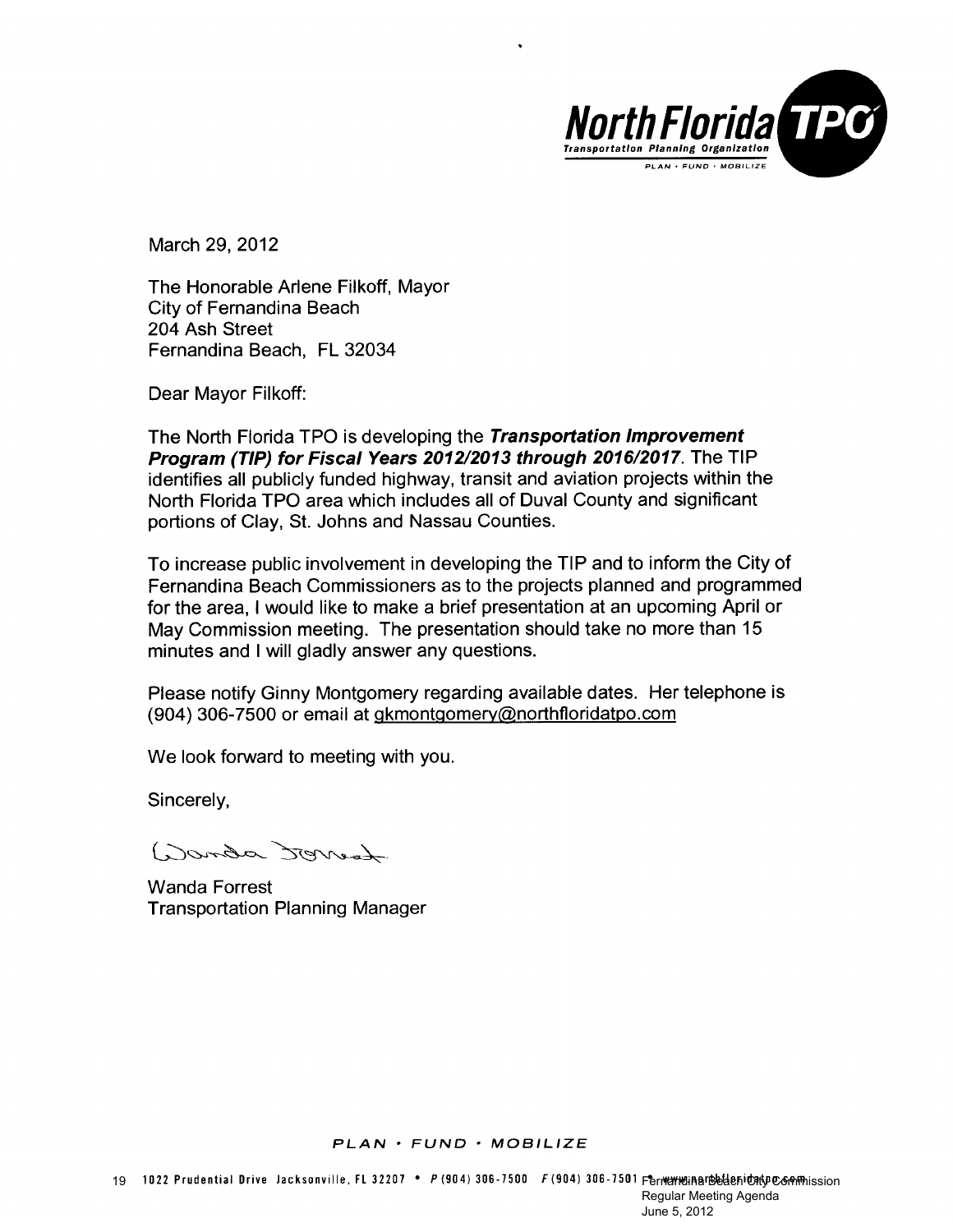

## **Transportation Improvement Program** Fiscal Years 2012/13 - 2016/17

Nassau County Draft April 24, 2012



1022 Prudential Drive • Jacksonville, Florida 32207 • T 904.306.7500 • F 904.306.7501 • www.northfloridatpo.com

 Fernandina Beach City Commission Regular Meeting Agenda June 5, 2012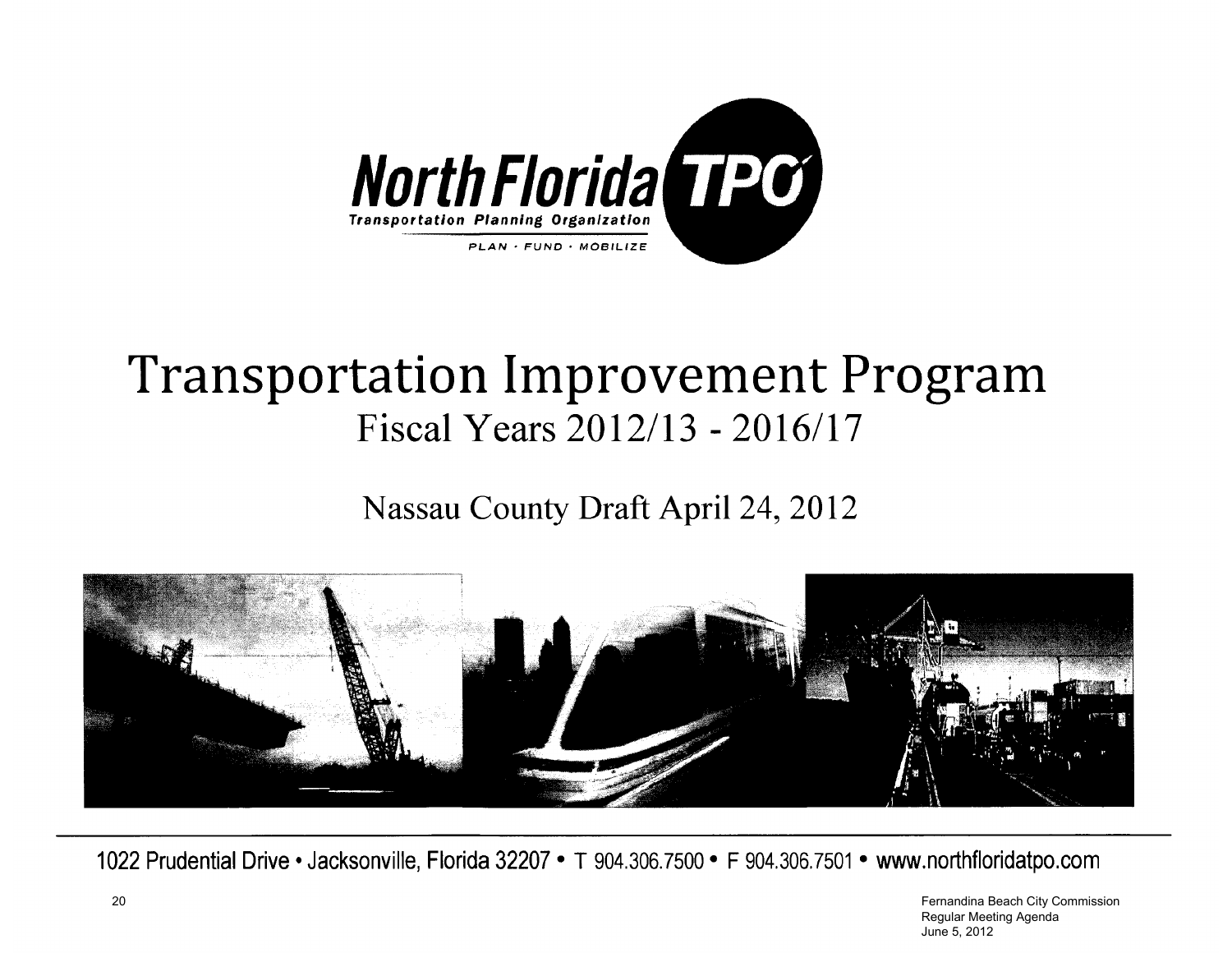Section I - Nassau County State Highway / Aviation / Port Projects (FDOT)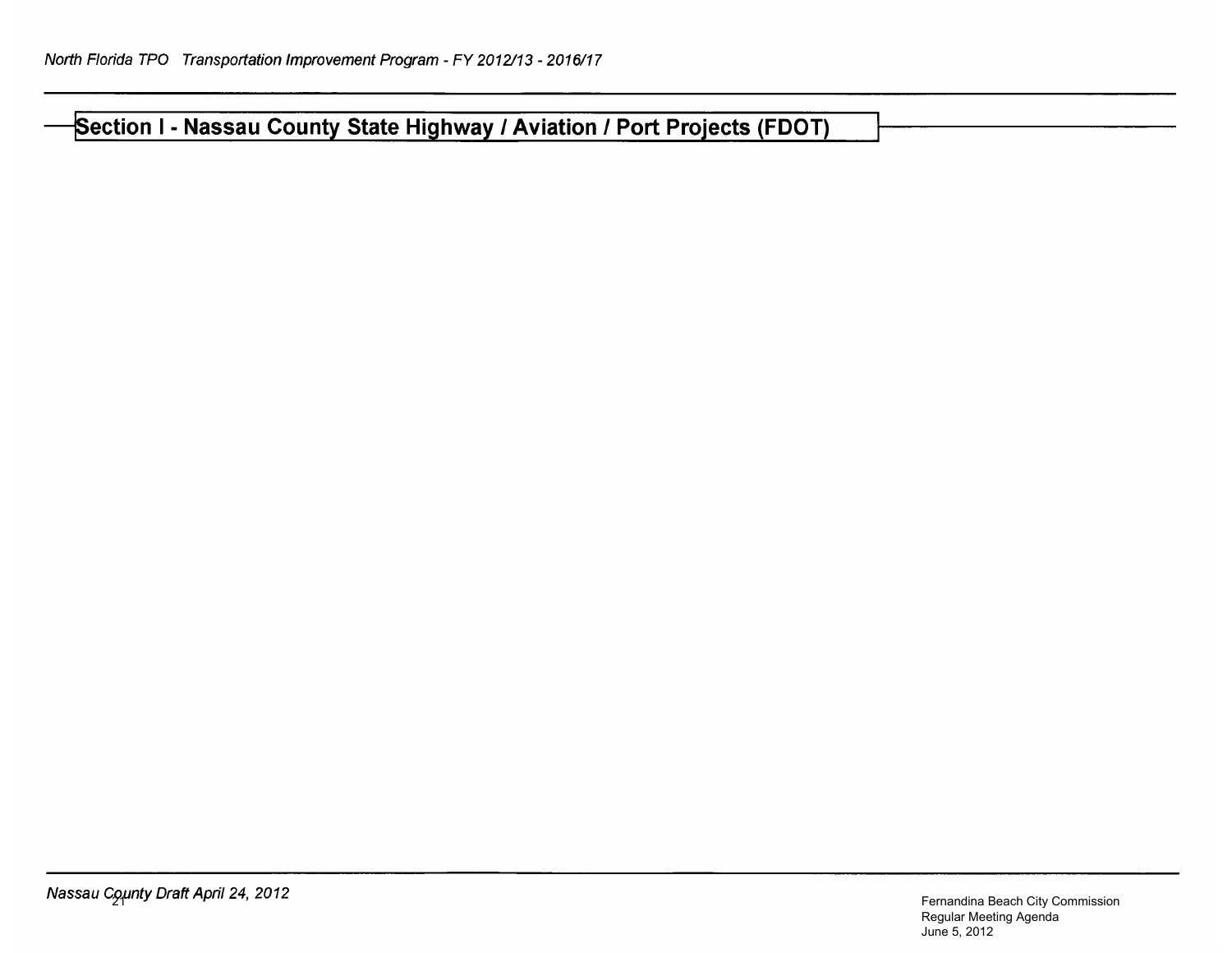| <b>Phase</b>                       | <b>Fund</b><br><b>Source</b>                          | 2012/13 | 2013/14                                                                      | 2014/15               | 2015/16   | 2016/17                   | <b>Total</b>     |
|------------------------------------|-------------------------------------------------------|---------|------------------------------------------------------------------------------|-----------------------|-----------|---------------------------|------------------|
|                                    |                                                       |         | BAY ROAD (CR 115) FROM CONNER NELSON ROAD TO CR 108 - 4282032                |                       |           |                           | *Non-SIS*        |
|                                    | <b>WIDEN/RESURFACE EXIST LANES</b>                    |         |                                                                              |                       |           |                           | Length: 3.210 mi |
|                                    |                                                       |         | Responsible Agency: Nassau Co.                                               | <b>County: Nassau</b> |           |                           |                  |
| <b>CST</b>                         | <b>GRSC</b>                                           | 907,494 | 0                                                                            | 0                     | 0         | 0                         | 907,494          |
|                                    | <b>Total</b>                                          | 907,494 | 0                                                                            | 0                     | 0         | 0                         | 907,494          |
|                                    | Prior Cost < 2013                                     | 0       | Future Cost > 2017                                                           | 0                     |           | <b>Total Project Cost</b> | 907,494          |
|                                    | CHESTER ROAD FROM SR A1A TO GREEN PINE ROAD - 4260312 |         |                                                                              |                       |           |                           | *Non-SIS*        |
| <b>ADD LANES &amp; RECONSTRUCT</b> |                                                       |         |                                                                              | <b>LRTP No: 30</b>    |           | Length: 2.343 mi          |                  |
|                                    |                                                       |         | <b>Responsible Agency: FDOT</b>                                              | <b>County: Nassau</b> |           |                           |                  |
| PE                                 | SU                                                    | 500,000 | 0                                                                            | 0                     | 0         | 0                         | 500,000          |
| <b>PE</b>                          | EB                                                    | 101,000 | O                                                                            | O.                    |           | 0                         | 101,000          |
| <b>ROW</b>                         | SU                                                    | 0       | 189,373                                                                      | $\Omega$              |           | 0                         | 189,373          |
| <b>ROW</b>                         | <b>SA</b>                                             | 0       | 1,481,554                                                                    | 2,581,554             |           | 0                         | 4,063,108        |
| <b>ROW</b>                         | EB                                                    | 0       | 133,046                                                                      | 0                     | 2,581,554 | 0                         | 2,714,600        |
| <b>CST</b>                         | SU                                                    | 0       | 0                                                                            | 0                     | 3,971,004 | 0                         | 3,971,004        |
| <b>CST</b>                         | <b>SA</b>                                             | Ω       | 0                                                                            | $\Omega$              | 1,256,074 | 0                         | 1,256,074        |
| <b>CST</b>                         | EB                                                    |         | n                                                                            | 0                     | 777,826   | 0                         | 777,826          |
|                                    | <b>Total</b>                                          | 601,000 | 1,803,973                                                                    | 2,581,554             | 8,586,458 | 0                         | 13,572,985       |
|                                    | Prior Cost < 2013                                     | 219,500 | Future Cost > 2017                                                           | 0                     |           | <b>Total Project Cost</b> | 13,792,485       |
|                                    |                                                       |         | CR 115 NEAR US 1 AT CALLAHAN INSTALL NEW FLASH LGTS&GATES #620740R - 4314721 |                       |           |                           | *Non-SIS*        |
| <b>RAIL SAFETY PROJECT</b>         |                                                       |         | <b>Responsible Agency: FDOT</b>                                              | <b>County: Nassau</b> |           |                           |                  |
| <b>CST</b>                         | <b>RHH</b>                                            | 242,000 | 0                                                                            | 0                     | 0         | 0                         | 242,000          |
|                                    | <b>Total</b>                                          | 242,000 | 0                                                                            | O                     | 0         | Ω                         | 242,000          |
|                                    | Prior Cost < 2013                                     | 0       | Future Cost > 2017                                                           | 0                     |           | <b>Total Project Cost</b> | 242,000          |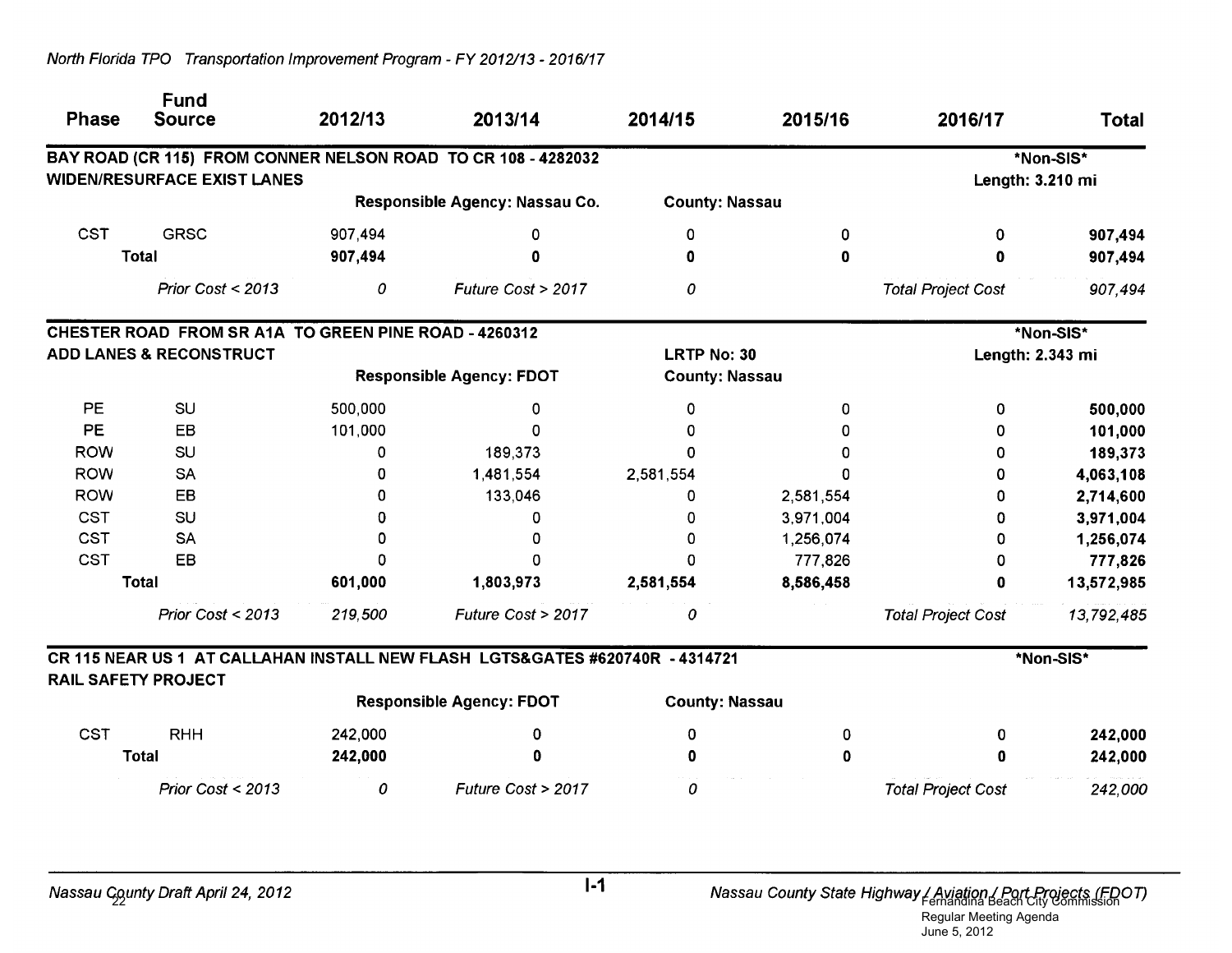| <b>Phase</b>       | <b>Fund</b><br><b>Source</b>                              | 2012/13      | 2013/14                                                                             | 2014/15               | 2015/16     | 2016/17                   | <b>Total</b> |
|--------------------|-----------------------------------------------------------|--------------|-------------------------------------------------------------------------------------|-----------------------|-------------|---------------------------|--------------|
|                    | CR 121 FROM CURRY LANE/ADDISON LN TO ANDREWS RD - 4316361 |              |                                                                                     |                       |             |                           | *Non-SIS*    |
| <b>RESURFACING</b> |                                                           |              | Responsible Agency: Nassau Co.                                                      | <b>County: Nassau</b> |             | Length: 9.335 mi          |              |
|                    |                                                           |              |                                                                                     |                       |             |                           |              |
| <b>CST</b>         | <b>SCRA</b>                                               | 0            | 1,654,356                                                                           | 0                     | 0           | 0                         | 1,654,356    |
|                    | <b>Total</b>                                              | $\mathbf{0}$ | 1,654,356                                                                           | 0                     | $\bf{0}$    | $\mathbf 0$               | 1,654,356    |
|                    | Prior Cost $<$ 2013                                       | 0            | Future Cost > 2017                                                                  | 0                     |             | <b>Total Project Cost</b> | 1,654,356    |
|                    |                                                           |              | CRAWFORD ROAD FROM OLD ALABAMA TRAIL TO US 301 (SR 200) - 4306912                   |                       |             |                           | *Non-SIS*    |
|                    | <b>NEW ROAD CONSTRUCTION</b>                              |              |                                                                                     |                       |             | Length: 9.044 mi          |              |
|                    |                                                           |              | Responsible Agency: Nassau Co.                                                      | <b>County: Nassau</b> |             |                           |              |
| <b>CST</b>         | <b>GRSC</b>                                               | 0            | 0                                                                                   | 1,382,827             | 0           | 0                         | 1,382,827    |
|                    | <b>Total</b>                                              | $\Omega$     | 0                                                                                   | 1,382,827             | 0           | o                         | 1,382,827    |
|                    | Prior Cost < 2013                                         | 0            | Future Cost > 2017                                                                  | 0                     |             | <b>Total Project Cost</b> | 1,382,827    |
|                    | CRAWFORD ROAD FROM CR 121 TO OLD ALABAMA TRAIL - 4306911  |              |                                                                                     |                       |             |                           | *Non-SIS*    |
|                    | <b>NEW ROAD CONSTRUCTION</b>                              |              |                                                                                     |                       |             | Length: 1.553 mi          |              |
|                    |                                                           |              | Responsible Agency: Nassau Co.                                                      | <b>County: Nassau</b> |             |                           |              |
| <b>CST</b>         | <b>SCOP</b>                                               | 0            | 232,832                                                                             | 0                     | 0           | 0                         | 232,832      |
| <b>CST</b>         | <b>GRSC</b>                                               | <sup>0</sup> | 678,338                                                                             | 0                     | 0           | 0                         | 678,338      |
|                    | <b>Total</b>                                              | O            | 911,170                                                                             | 0                     | 0           | 0                         | 911,170      |
|                    | Prior Cost < 2013                                         | 0            | Future Cost > 2017                                                                  | 0                     |             | <b>Total Project Cost</b> | 911,170      |
|                    |                                                           |              | FELMOR RD NEAR PAGES DAIRY AT YULEE INST FLASHING LGTS&GATES XING 620801E - 4314631 |                       |             |                           | *Non-SIS*    |
|                    | <b>RAIL SAFETY PROJECT</b>                                |              | <b>Responsible Agency: FDOT</b>                                                     | <b>County: Nassau</b> |             |                           |              |
| <b>CST</b>         | <b>RHH</b>                                                | 159,000      | 0                                                                                   | $\mathbf 0$           | 0           | 0                         | 159,000      |
|                    | <b>Total</b>                                              | 159,000      | $\mathbf 0$                                                                         | 0                     | $\mathbf 0$ | 0                         | 159,000      |
|                    | Prior Cost < 2013                                         | 0            | Future Cost > 2017                                                                  | 0                     |             | <b>Total Project Cost</b> | 159,000      |
|                    |                                                           |              | $\mathbf{a}$                                                                        |                       |             |                           |              |

Nassau County Draft April 24, 2012

Nassau County State Highway / Aviation / Port Projects (FDOT)

Regular Meeting Agenda June 5, 2012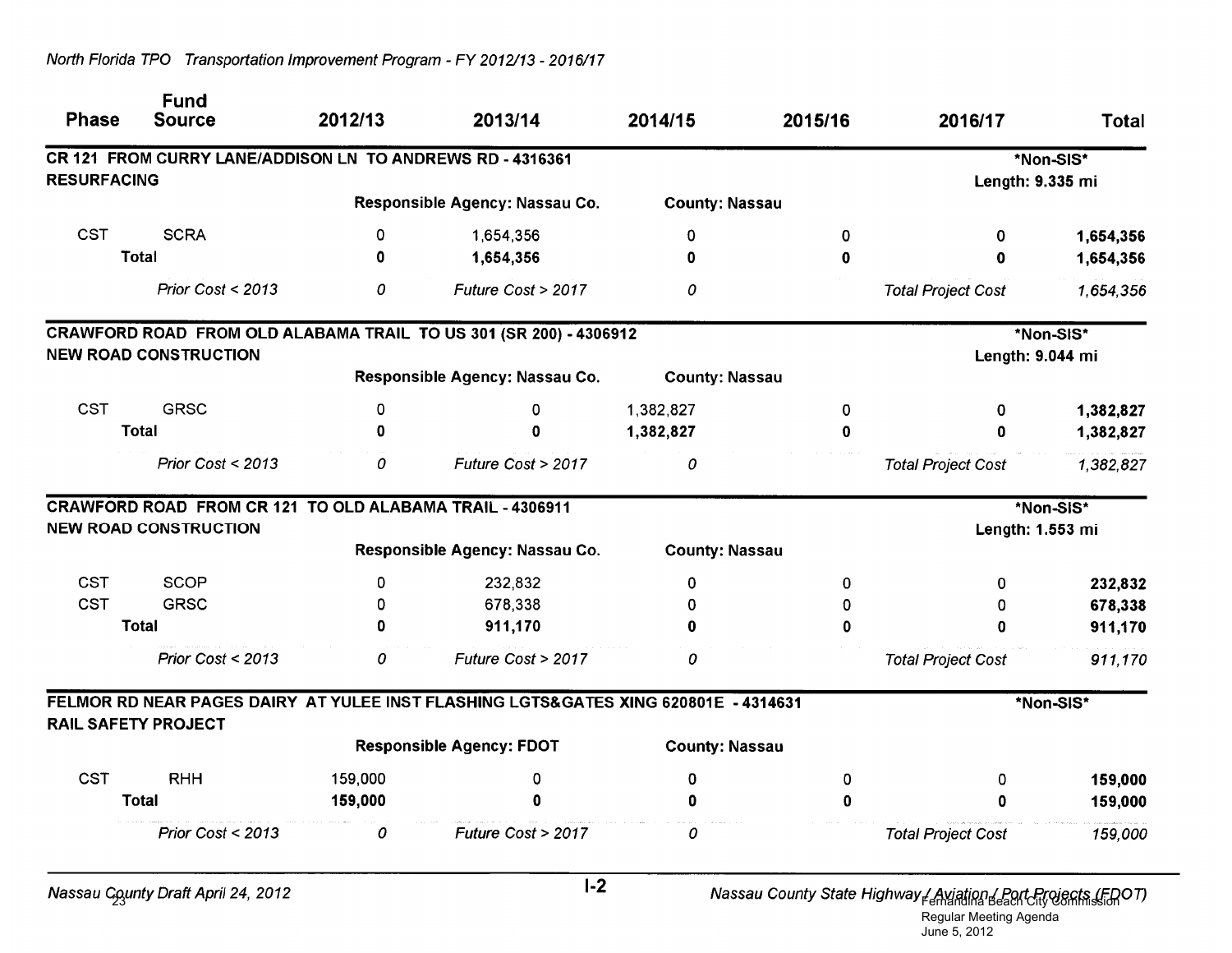| <b>Phase</b> | <b>Fund</b><br><b>Source</b>         | 2012/13   | 2013/14                                                                           | 2014/15               | 2015/16 | 2016/17                   | <b>Total</b> |
|--------------|--------------------------------------|-----------|-----------------------------------------------------------------------------------|-----------------------|---------|---------------------------|--------------|
|              |                                      |           | FERNANDINA BCH APT AT DSN & CONST EAST APRON & DRAINAGE FPL0002603 - 4314111      |                       |         |                           | *Non-SIS*    |
|              | <b>AVIATION CAPACITY PROJECT</b>     |           |                                                                                   |                       |         |                           |              |
|              |                                      |           | Responsible Agency: Fernandina Beach County: Nassau                               |                       |         |                           |              |
| CAP          | <b>DPTO</b>                          | 570,000   | O                                                                                 | 0                     | 0       | 0                         | 570,000      |
| CAP          | LF                                   | 142,500   |                                                                                   | Ω                     | 0       | 0                         | 142,500      |
|              | <b>Total</b>                         | 712,500   |                                                                                   |                       | 0       | 0                         | 712,500      |
|              | Prior Cost < 2013                    | 0         | Future Cost > 2017                                                                | 0                     |         | <b>Total Project Cost</b> | 712,500      |
|              | <b>AVIATION PRESERVATION PROJECT</b> |           | FERNANDINA BCH APT AT DGN & CONST T/W B&E LGHTS SIGN & NAV AIDS FPL8711 - 4314101 |                       |         |                           | *Non-SIS*    |
|              |                                      |           | Responsible Agency: Fernandina Beach County: Nassau                               |                       |         |                           |              |
| CAP          | <b>DPTO</b>                          | 25,000    | 0                                                                                 | 0                     | 0       | 0                         | 25,000       |
| CAP          | LF                                   | 25,000    | Ω                                                                                 | n                     | 0       |                           | 25,000       |
| CAP          | <b>FAA</b>                           | 950,000   | 0                                                                                 |                       | 0       | 0                         | 950,000      |
|              | <b>Total</b>                         | 1,000,000 | O                                                                                 |                       | 0       |                           | 1,000,000    |
|              | Prior Cost < 2013                    | 0         | Future Cost > 2017                                                                | 0                     |         | <b>Total Project Cost</b> | 1,000,000    |
|              | <b>AVIATION PRESERVATION PROJECT</b> |           | FERNANDINA BEACH FROM DESIGN & CONST CORPORATE TO HANGAR PFL0005783 - 4258781     |                       |         |                           | *Non-SIS*    |
|              |                                      |           |                                                                                   | <b>County: Nassau</b> |         |                           |              |
| CAP          | <b>DPTO</b>                          | O         | 0                                                                                 | 0                     | 208,292 | 0                         | 208,292      |
| CAP          | <b>DDR</b>                           | 0         | 0                                                                                 | 0                     | 191,708 | 400,000                   | 591,708      |
| <b>CAP</b>   | LF                                   | o         | $\Omega$                                                                          | n                     | 400,000 | 400,000                   | 800,000      |
|              | <b>Total</b>                         |           | 0                                                                                 | 0                     | 800,000 | 800,000                   | 1,600,000    |
|              | Prior Cost < 2013                    | 0         | Future Cost > 2017                                                                | 0                     |         | <b>Total Project Cost</b> | 1,600,000    |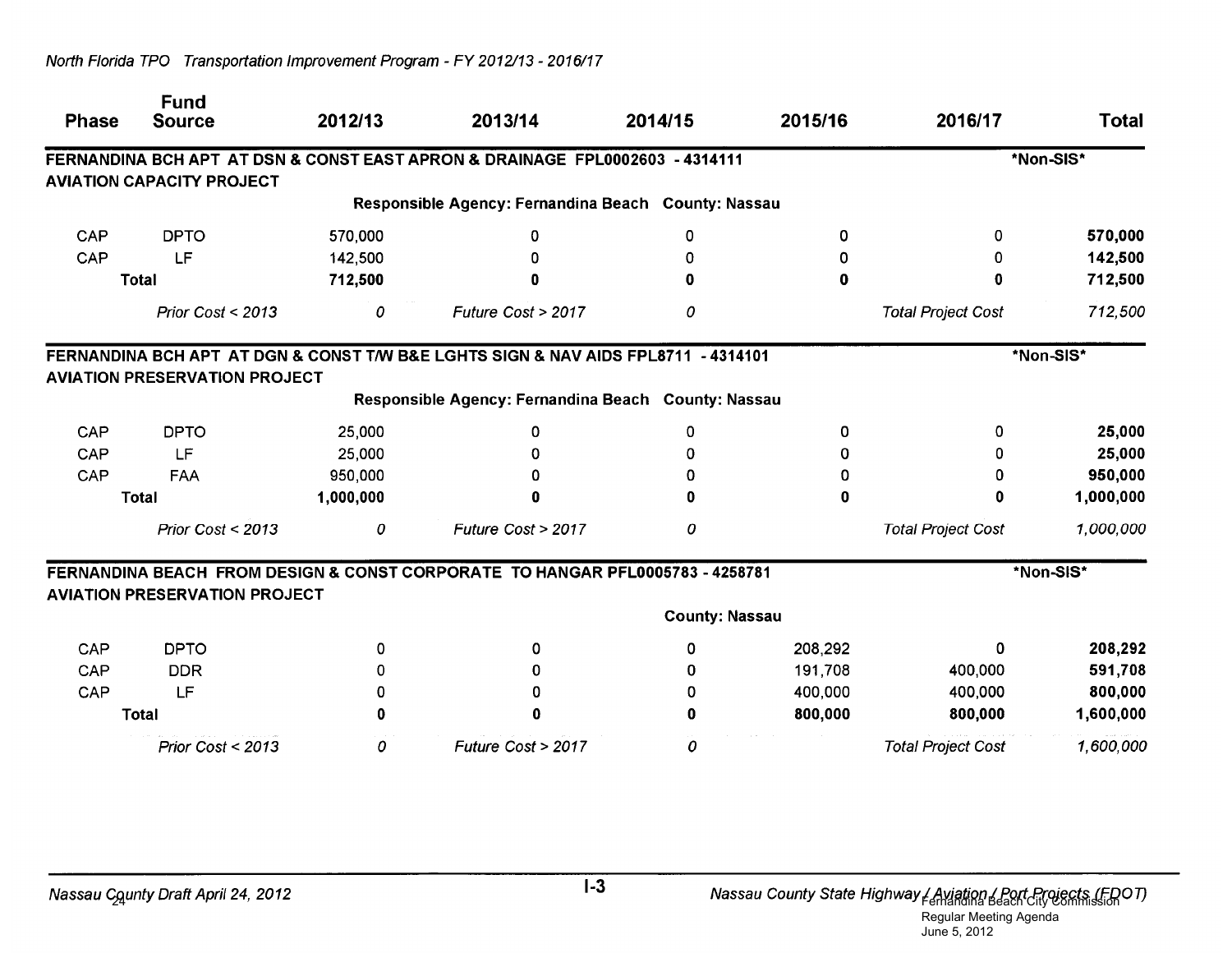| <b>Phase</b> | <b>Fund</b><br><b>Source</b>         | 2012/13 | 2013/14                                                                      | 2014/15               | 2015/16 | 2016/17                   | Total     |
|--------------|--------------------------------------|---------|------------------------------------------------------------------------------|-----------------------|---------|---------------------------|-----------|
|              |                                      |         | FERNANDINA BEACH AT MUNICIPAL APT DGN & CONSTNEW FUEL FARM PFL4327 - 4288391 |                       |         |                           | *Non-SIS* |
|              | <b>AVIATION REVENUE/OPERATIONAL</b>  |         |                                                                              |                       |         |                           |           |
|              |                                      |         | Responsible Agency: Fernandina Beach County: Nassau                          |                       |         |                           |           |
| CAP          | <b>DPTO</b>                          | 0       | 0                                                                            | 0                     | 240,000 | 0                         | 240,000   |
| CAP          | LF                                   |         | 0                                                                            | 0                     | 60,000  | 0                         | 60,000    |
|              | <b>Total</b>                         | 0       | 0                                                                            | 0                     | 300,000 | 0                         | 300,000   |
|              | Prior Cost < 2013                    | 0       | Future Cost > 2017                                                           | 0                     |         | <b>Total Project Cost</b> | 300,000   |
|              | <b>AVIATION PRESERVATION PROJECT</b> |         | FERNANDINA BEACH AT AIRPORT DESIGN & CONST NEW TERMINAL PFL0002602 - 4272481 |                       |         |                           | *Non-SIS* |
|              |                                      |         | Responsible Agency: Fern. Bch. Airport County: Nassau                        |                       |         |                           |           |
| CAP          | <b>DPTO</b>                          | 0       | 550,000                                                                      | 700,000               | 0       | 0                         | 1,250,000 |
| CAP          | LF                                   | 0       | 550,000                                                                      | 700,000               | 0       | 0                         | 1,250,000 |
|              | <b>Total</b>                         | 0       | 1,100,000                                                                    | 1,400,000             | 0       | 0                         | 2,500,000 |
|              | Prior Cost < 2013                    | 0       | Future Cost > 2017                                                           | 0                     |         | <b>Total Project Cost</b> | 2,500,000 |
|              | <b>AVIATION SAFETY PROJECT</b>       |         | HILLARD AIRPARK AT CONSTRUCT APT SECURITY FENCING PFL0009155 - 4313931       |                       |         |                           | *Non-SIS* |
|              |                                      |         | <b>Responsible Agency: Hillard</b>                                           | <b>County: Nassau</b> |         |                           |           |
| CAP          | <b>DPTO</b>                          | 0       | 0                                                                            | 11,850                | 0       | 0                         | 11,850    |
| CAP          | LF.                                  | 0       | 0                                                                            | 11,850                | O.      | 0                         | 11,850    |
| CAP          | FAA                                  | 0       | 0                                                                            | 450,000               | 0       | 0                         | 450,000   |
|              | <b>Total</b>                         |         | 0                                                                            | 473,700               | 0       | 0                         | 473,700   |
|              | Prior Cost < 2013                    | 0       | Future Cost > 2017                                                           | 0                     |         | <b>Total Project Cost</b> | 473,700   |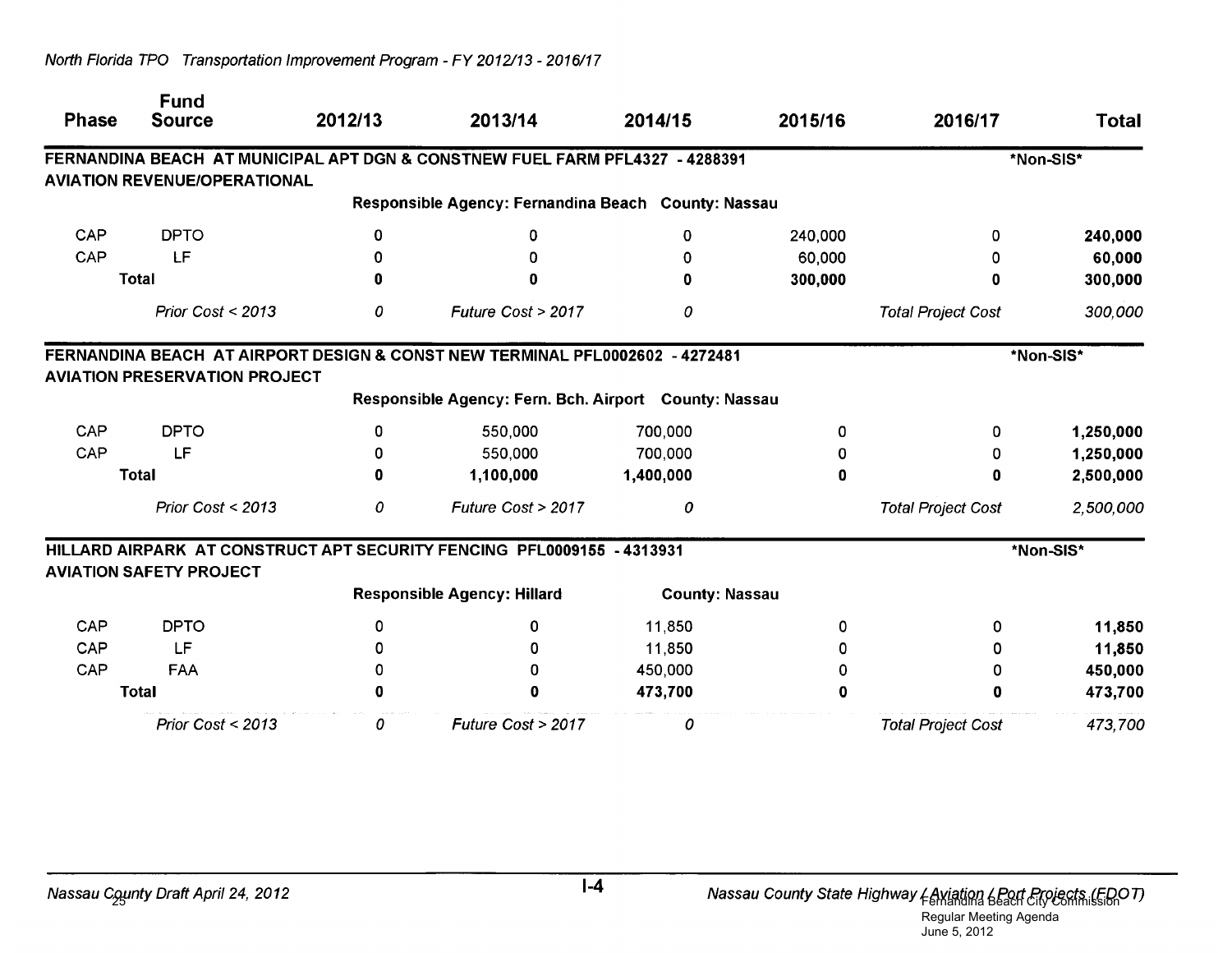| <b>Phase</b> | <b>Fund</b><br><b>Source</b>                                 | 2012/13 | 2013/14                                                                      | 2014/15                                     | 2015/16 | 2016/17                   | Total     |
|--------------|--------------------------------------------------------------|---------|------------------------------------------------------------------------------|---------------------------------------------|---------|---------------------------|-----------|
|              | <b>AVIATION REVENUE/OPERATIONAL</b>                          |         | HILLARD AIRPARK AT DESIGN & CONST BOX HANGAR PFL0007270 - 4313031            |                                             |         |                           | *Non-SIS* |
|              |                                                              |         | <b>Responsible Agency: Hillard</b>                                           | <b>County: Nassau</b>                       |         |                           |           |
| CAP          | <b>DPTO</b>                                                  | 0       | 0                                                                            | 0                                           | 0       | 240,000                   | 240,000   |
| CAP          | LF                                                           | 0       | 0                                                                            |                                             | 0       | 60,000                    | 60,000    |
|              | <b>Total</b>                                                 | 0       | 0                                                                            |                                             | 0       | 300,000                   | 300,000   |
|              | Prior Cost < 2013                                            | 0       | Future Cost > 2017                                                           | 0                                           |         | <b>Total Project Cost</b> | 300,000   |
|              |                                                              |         | HILLIARD AIRPORT AT CAPACITY PROJECT LAYOUT PLAN UPDATE PFL0006171 - 4288251 |                                             |         |                           | *Non-SIS* |
|              | <b>AVIATION CAPACITY PROJECT</b>                             |         | <b>Responsible Agency: Hillard</b>                                           | <b>County: Nassau</b>                       |         |                           |           |
| CAP          | <b>DDR</b>                                                   | 156,000 | 0                                                                            | 0                                           | 0       | 0                         | 156,000   |
|              | <b>Total</b>                                                 | 156,000 | 0                                                                            |                                             | 0       | 0                         | 156,000   |
|              | Prior Cost < 2013                                            | 0       | Future Cost > 2017                                                           | 0                                           |         | <b>Total Project Cost</b> | 156,000   |
|              | I-10 (SR 8) FROM BAKER C/L TO DUVAL C/L (6 LANING) - 2134702 |         |                                                                              |                                             |         |                           | *SIS*     |
|              | <b>ADD LANES &amp; RECONSTRUCT</b>                           |         |                                                                              | <b>LRTP No: 73</b><br><b>County: Nassau</b> |         | Length: 0.710 mi          |           |
| PE           | <b>DIH</b>                                                   | 0       | 50,000                                                                       | 25,000                                      | 0       | 0                         | 75,000    |
|              | <b>Total</b>                                                 |         | 50,000                                                                       | 25,000                                      | 0       | 0                         | 75,000    |
|              | Prior Cost < 2013                                            | 5,246   | Future Cost > 2017                                                           | 155,605                                     |         | <b>Total Project Cost</b> | 235,851   |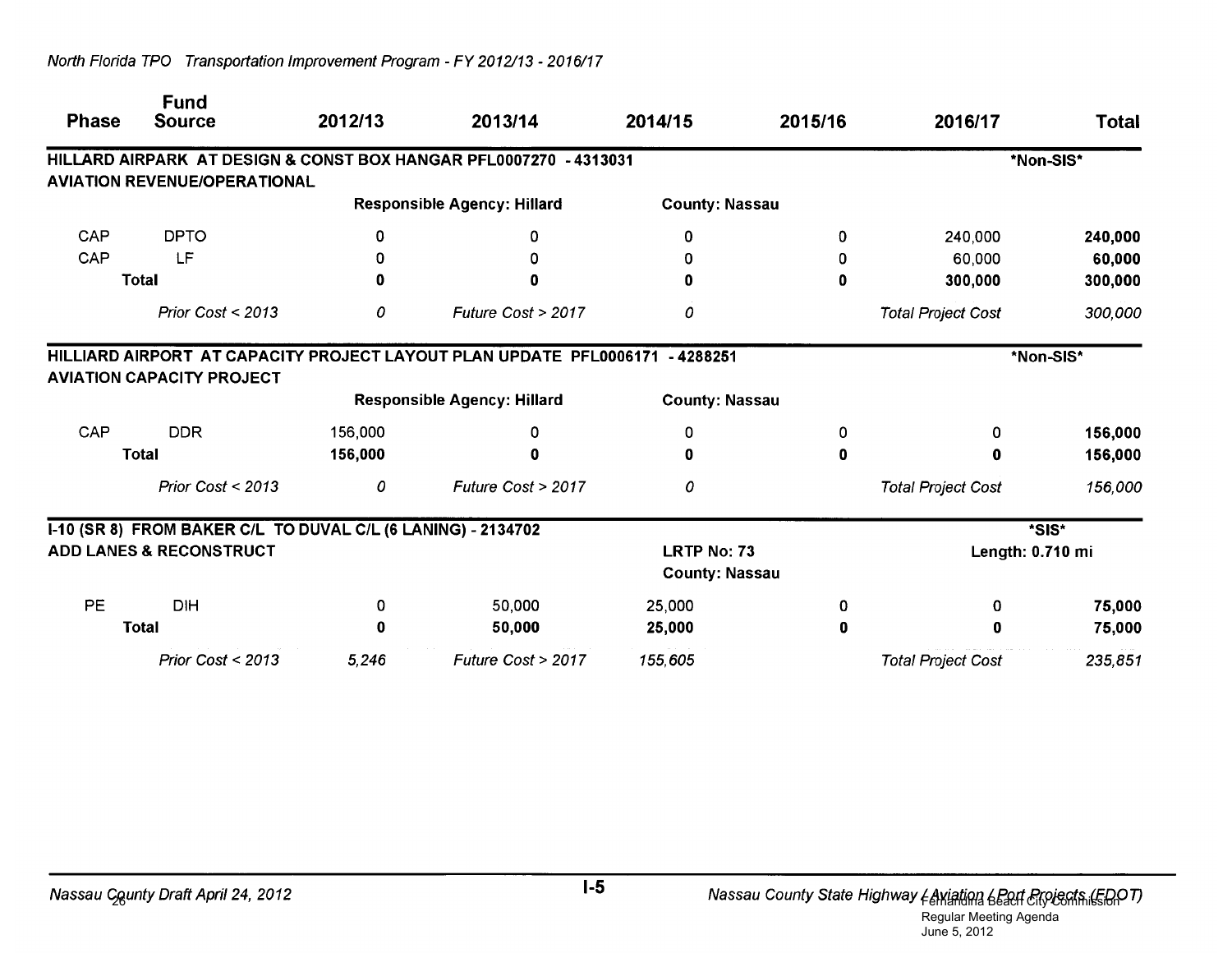| <b>Phase</b>       | <b>Fund</b><br><b>Source</b>                    | 2012/13   | 2013/14                                                      | 2014/15               | 2015/16 | 2016/17                   | <b>Total</b>      |
|--------------------|-------------------------------------------------|-----------|--------------------------------------------------------------|-----------------------|---------|---------------------------|-------------------|
|                    | I-95 FROM DUVAL C/L TO TO GEORGIA S/L - 4288091 |           |                                                              |                       |         |                           | *SIS*             |
| <b>RESURFACING</b> |                                                 |           |                                                              |                       |         |                           | Length: 12.226 mi |
|                    |                                                 |           | <b>Responsible Agency: FDOT</b>                              | <b>County: Nassau</b> |         |                           |                   |
| PE                 | <b>DIH</b>                                      | 50,000    | 0                                                            | 0                     | 0       | 0                         | 50,000            |
| <b>PE</b>          | <b>ACIM</b>                                     | 29,011    | $\Omega$                                                     | $\Omega$              | 0       | 0                         | 29,011            |
| <b>CST</b>         | <b>DIH</b>                                      | 0         | 106,700                                                      | 55,100                | 56,950  | 0                         | 218,750           |
| <b>CST</b>         | <b>ACIM</b>                                     | 0         | 19,739,500                                                   | 0                     | 0       | 0                         | 19,739,500        |
|                    | <b>Total</b>                                    | 79,011    | 19,846,200                                                   | 55,100                | 56,950  | 0                         | 20,037,261        |
|                    | Prior Cost < 2013                               | 1,327,012 | Future Cost > 2017                                           | 0                     |         | <b>Total Project Cost</b> | 21,364,273        |
|                    | I-95 (SR 9) AT @ US 17 INTERCHANGE - 4307391    |           |                                                              |                       |         |                           | *SIS*             |
| <b>LANDSCAPING</b> |                                                 |           |                                                              |                       |         |                           | Length: 0.345 mi  |
|                    |                                                 |           | <b>Responsible Agency: FDOT</b>                              | <b>County: Nassau</b> |         |                           |                   |
| PE                 | <b>DIH</b>                                      | 5,000     | 25,000                                                       | 0                     | 0       | 0                         | 30,000            |
| PE                 | <b>DDR</b>                                      | 0         | 30,001                                                       | Ω                     | 0       | 0                         | 30,001            |
| <b>CST</b>         | <b>DIH</b>                                      | 0         | 0                                                            | 43,309                | 0       | 0                         | 43,309            |
| <b>CST</b>         | <b>DDR</b>                                      | 0         | 0                                                            | 330,600               | 0       | 0                         | 330,600           |
|                    | <b>Total</b>                                    | 5,000     | 55,001                                                       | 373,909               | 0       | 0                         | 433,910           |
|                    | Prior Cost < 2013                               | 0         | Future Cost > 2017                                           | 0                     |         | <b>Total Project Cost</b> | 433,910           |
|                    |                                                 |           | JASMINE STREET FROM S 14TH STREET TO CITRONA DRIVE - 4307291 |                       |         |                           | *Non-SIS*         |
| <b>RESURFACING</b> |                                                 |           |                                                              |                       |         |                           | Length: 0.483 mi  |
|                    |                                                 |           | Responsible Agency: Nassau Co.                               | <b>County: Nassau</b> |         |                           |                   |
| <b>CST</b>         | <b>SCRA</b>                                     | 96,600    | 0                                                            | 0                     | 0       | 0                         | 96,600            |
|                    | <b>Total</b>                                    | 96,600    | 0                                                            | 0                     | 0       | 0                         | 96,600            |
|                    | Prior Cost < 2013                               | 0         | Future Cost > 2017                                           | 0                     |         | <b>Total Project Cost</b> | 96,600            |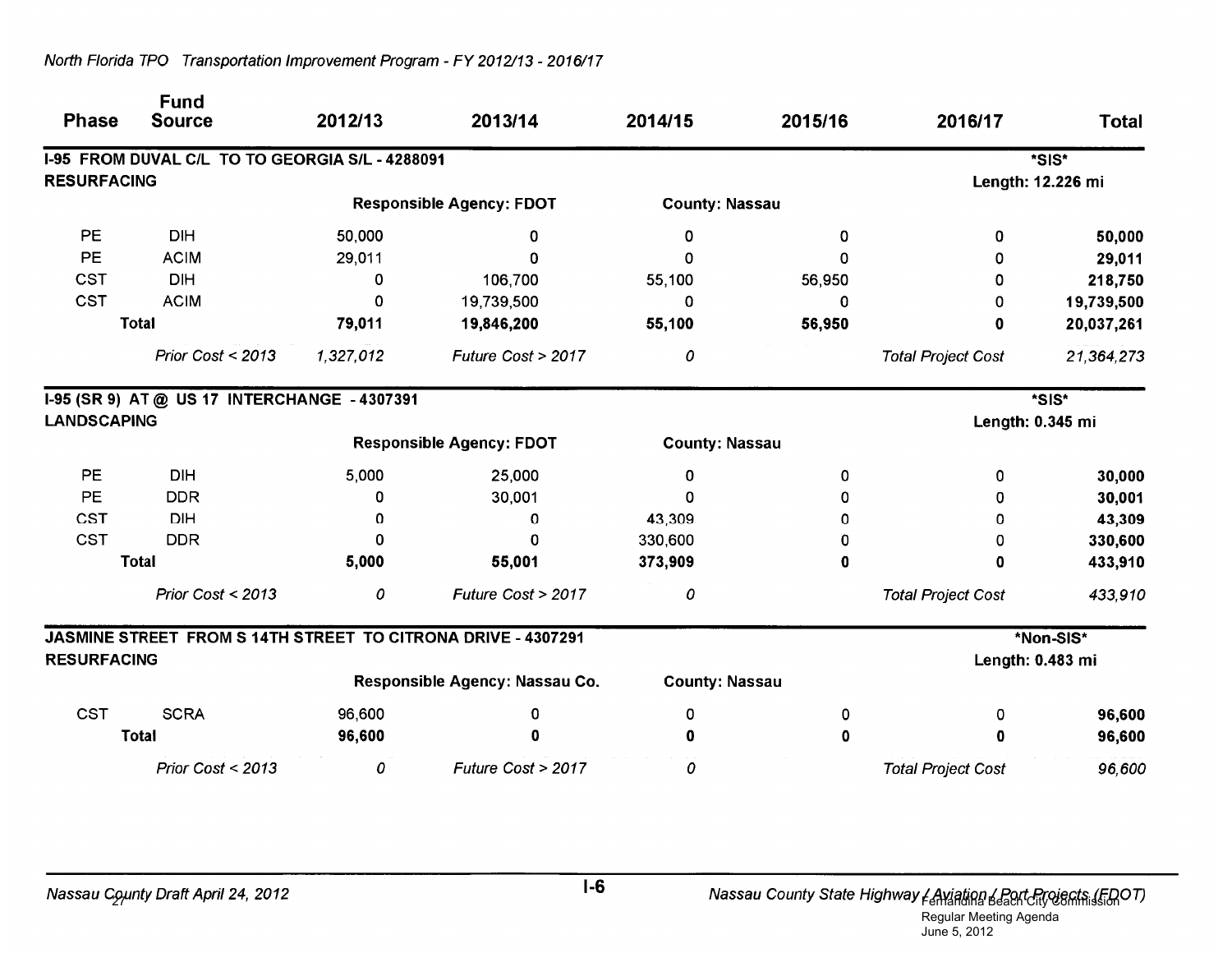| <b>Phase</b>    | <b>Fund</b><br><b>Source</b>                                          | 2012/13 | 2013/14                                                                | 2014/15               | 2015/16 | 2016/17                   | Total     |
|-----------------|-----------------------------------------------------------------------|---------|------------------------------------------------------------------------|-----------------------|---------|---------------------------|-----------|
|                 |                                                                       |         | LIME STREET FROM SR A1A (SR 200) TO S. 14TH STREET (SR 105A) - 4309162 |                       |         |                           | *Non-SIS* |
| <b>SIDEWALK</b> |                                                                       |         |                                                                        |                       |         |                           |           |
|                 |                                                                       |         | <b>Responsible Agency: FDOT</b>                                        | <b>County: Nassau</b> |         |                           |           |
| <b>CST</b>      | SR <sub>2</sub> S                                                     | 180,037 | 0                                                                      | 0                     | 0       | 0                         | 180,037   |
| <b>CST</b>      | EB                                                                    | 5,050   | 0                                                                      |                       | 0       | 0                         | 5,050     |
|                 | <b>Total</b>                                                          | 185,087 | 0                                                                      |                       | 0       | 0                         | 185,087   |
|                 | Prior Cost < 2013                                                     | 88,000  | Future Cost > 2017                                                     | 0                     |         | <b>Total Project Cost</b> | 273,087   |
|                 | <b>OPERATING/ADMIN. ASSISTANCE</b>                                    |         | NASSAU CO COA - TRANSIT OPERATING/ADMIN ASSISTANCE - 4233221           |                       |         |                           | *Non-SIS* |
|                 |                                                                       |         | Responsible Agency: Nassau Co.                                         | <b>County: Nassau</b> |         |                           |           |
| <b>OPS</b>      | <b>DU</b>                                                             | 234,738 | 246,474                                                                | 0                     | 0       | 0                         | 481,212   |
| <b>OPS</b>      | LF                                                                    | 234,738 | 246,474                                                                | 0                     | 0       | 0                         | 481,212   |
|                 | <b>Total</b>                                                          | 469,476 | 492,948                                                                | 0                     | 0       | $\mathbf 0$               | 962,424   |
|                 | Prior Cost < 2013                                                     | 405,454 | Future Cost > 2017                                                     | 0                     |         | <b>Total Project Cost</b> | 1,367,878 |
|                 | NASSAU COUNTY - D2 - 4135321<br><b>TRAFFIC CONTROL DEVICES/SYSTEM</b> |         |                                                                        |                       |         |                           | *Non-SIS* |
|                 |                                                                       |         | Responsible Agency: Nassau Co.                                         | <b>County: Nassau</b> |         |                           |           |
| <b>OPS</b>      | <b>DDR</b>                                                            | 44,282  | 45,603                                                                 | 46,955                | 48,355  | 49,819                    | 235,014   |
|                 | Total                                                                 | 44,282  | 45,603                                                                 | 46,955                | 48,355  | 49,819                    | 235,014   |
|                 | Prior Cost < 2013                                                     | 287,608 | Future Cost > 2017                                                     | 153,017               |         | <b>Total Project Cost</b> | 675,639   |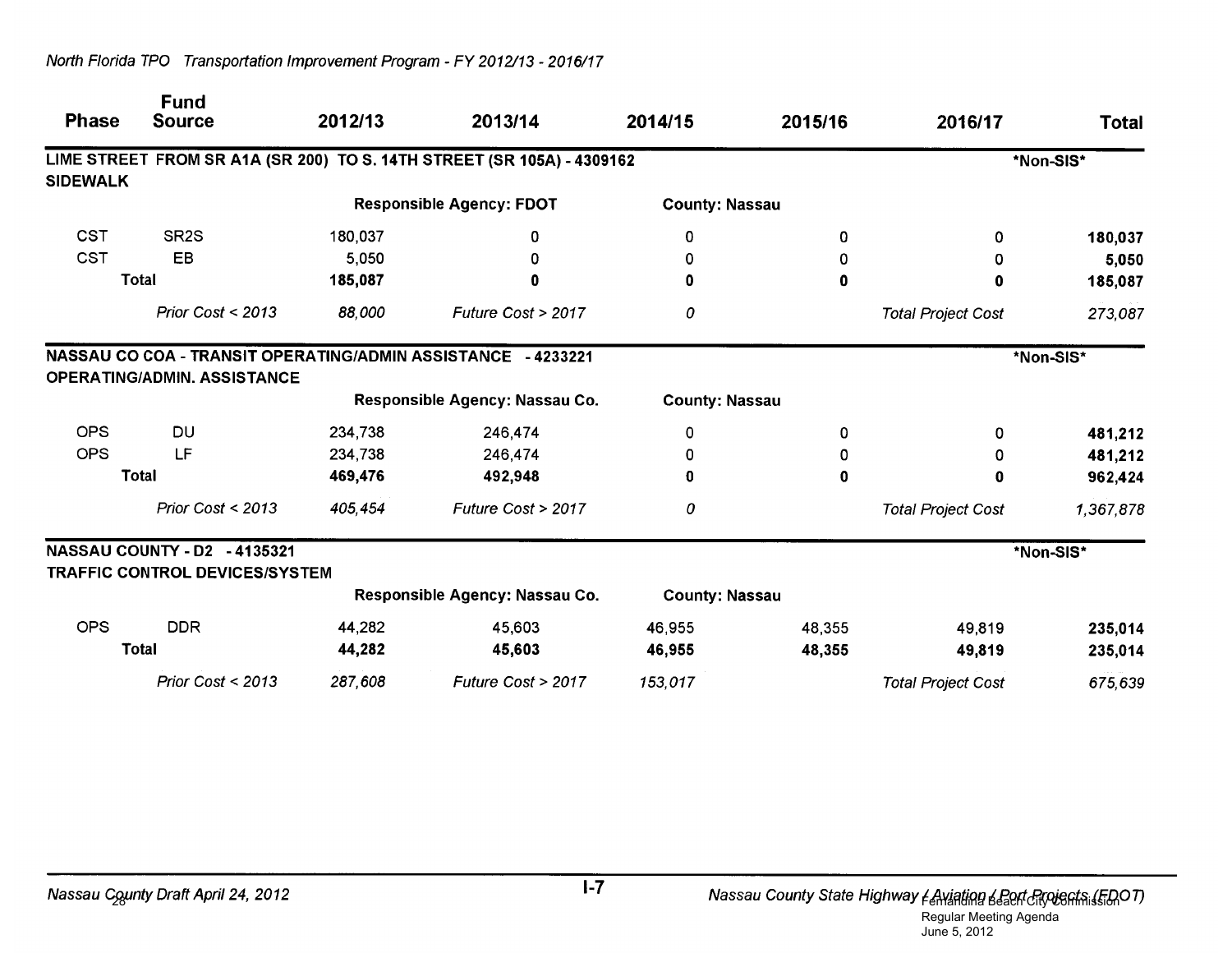| <b>Phase</b>       | <b>Fund</b><br><b>Source</b>                   | 2012/13   | 2013/14                                                          | 2014/15               | 2015/16 | 2016/17                   | <b>Total</b> |
|--------------------|------------------------------------------------|-----------|------------------------------------------------------------------|-----------------------|---------|---------------------------|--------------|
|                    |                                                |           | NASSAU COUNTY FED SECT 5311 RURAL TRANSIT FUNDING - 4272631      |                       |         |                           | *Non-SIS*    |
|                    | <b>OPERATING/ADMIN. ASSISTANCE</b>             |           |                                                                  |                       |         |                           |              |
|                    |                                                |           | Responsible Agency: Nassau Co.                                   | <b>County: Nassau</b> |         |                           |              |
| <b>OPS</b>         | DU                                             | 0         | 0                                                                | 258,798               | 271,738 | 285,325                   | 815,861      |
| <b>OPS</b>         | LF                                             | 0         | 0                                                                | 258,798               | 271,738 | 285,325                   | 815,861      |
|                    | <b>Total</b>                                   | 0         | 0                                                                | 517,596               | 543,476 | 570,650                   | 1,631,722    |
|                    | Prior Cost $<$ 2013                            | 0         | Future Cost > 2017                                               | 0                     |         | <b>Total Project Cost</b> | 1,631,722    |
|                    |                                                |           | OLD DIXIE HY (CR 115) FROM HENRY SMITH RD TO BYPASS RD - 4316381 |                       |         |                           | *Non-SIS*    |
| <b>RESURFACING</b> |                                                |           |                                                                  |                       |         | Length: 9.142 mi          |              |
|                    |                                                |           | Responsible Agency: Nassau Co.                                   | <b>County: Nassau</b> |         |                           |              |
| <b>CST</b>         | <b>SCRA</b>                                    | 0         | 0                                                                | 1,859,026             | 0       | 0                         | 1,859,026    |
|                    | <b>Total</b>                                   | 0         | 0                                                                | 1,859,026             | 0       | 0                         | 1,859,026    |
|                    | Prior Cost < 2013                              | 0         | Future Cost > 2017                                               | 0                     |         | <b>Total Project Cost</b> | 1,859,026    |
|                    | PORT OF FERNANDINA AT PIER EXTENSION - 4317661 |           |                                                                  |                       |         |                           | *SIS*        |
|                    | <b>SEAPORT CAPACITY PROJECT</b>                |           |                                                                  |                       |         |                           |              |
|                    |                                                |           | Responsible Agency: Port of Fernandina County: Nassau            |                       |         |                           |              |
| CAP                | <b>PORB</b>                                    | 175,000   | 0                                                                | 0                     | 0       | 0                         | 175,000      |
| CAP                | <b>PORT</b>                                    | 1,250,000 | 0                                                                |                       | 0       | 0                         | 1,250,000    |
| CAP                | LF                                             | 1,425,000 | 0                                                                |                       | 0       | 0                         | 1,425,000    |
|                    | <b>Total</b>                                   | 2,850,000 | 0                                                                |                       | 0       | 0                         | 2,850,000    |
|                    | Prior Cost < 2013                              | 0         | Future Cost > 2017                                               | 0                     |         | <b>Total Project Cost</b> | 2,850,000    |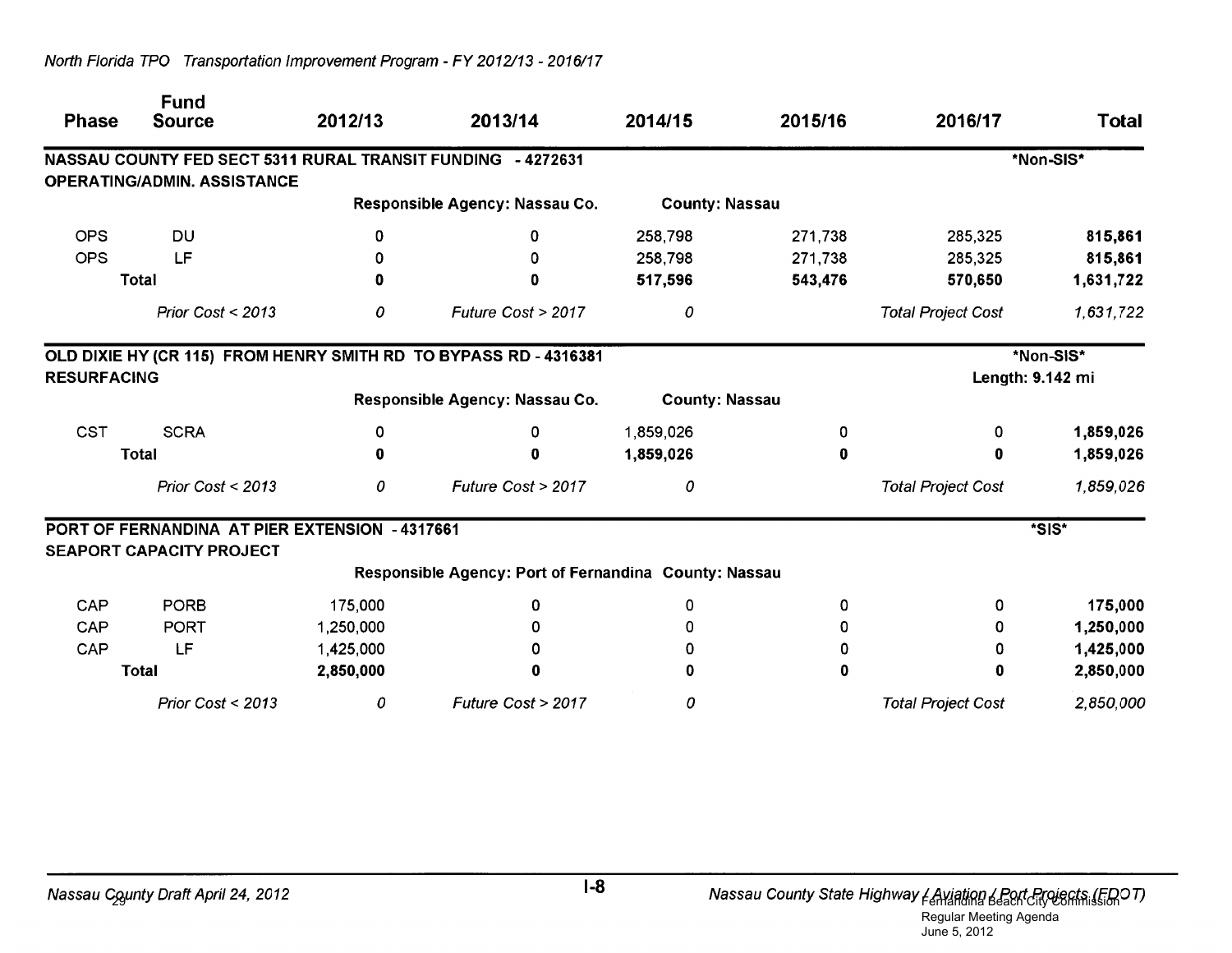| <b>Phase</b>       | <b>Fund</b><br><b>Source</b>                        | 2012/13    | 2013/14                                                                    | 2014/15               | 2015/16          | 2016/17                   | Total            |
|--------------------|-----------------------------------------------------|------------|----------------------------------------------------------------------------|-----------------------|------------------|---------------------------|------------------|
|                    | SR A1A (200) FROM US 17 TO CR 107 - 2107121         |            |                                                                            |                       |                  |                           | *SIS*            |
|                    | <b>ADD LANES &amp; RECONSTRUCT</b>                  |            |                                                                            | <b>LRTP No: 137</b>   |                  |                           | Length: 8.181 mi |
|                    |                                                     |            | <b>Responsible Agency: FDOT</b>                                            | <b>County: Nassau</b> |                  |                           |                  |
| <b>PE</b>          | <b>DDR</b>                                          | 1,000,000  | 0                                                                          | 0                     | 0                | 0                         | 1,000,000        |
|                    | <b>Total</b>                                        | 1,000,000  | 0                                                                          | 0                     | 0                | 0                         | 1,000,000        |
|                    | Prior Cost < 2013                                   | 3,817,790  | Future Cost > 2017                                                         | 0                     |                  | <b>Total Project Cost</b> | 4,817,790        |
|                    |                                                     |            | SR A1A (SR 200) FROM W. OF STILL QUARTERS RD TO W. OF RUBIN LANE - 2107123 |                       |                  |                           | *SIS*            |
|                    | <b>ADD LANES &amp; RECONSTRUCT</b>                  |            | <b>LRTP No: 137</b>                                                        |                       | Length: 1.542 mi |                           |                  |
|                    |                                                     |            | <b>Responsible Agency: FDOT</b>                                            | <b>County: Nassau</b> |                  |                           |                  |
| <b>ROW</b>         | <b>DDR</b>                                          | 1,864,123  | 0                                                                          | 0                     | 0                | 0                         | 1,864,123        |
| <b>CST</b>         | <b>TRIP</b>                                         |            | 8,502,213                                                                  | 0                     | 0                | 0                         | 8,502,213        |
| <b>CST</b>         | <b>DIH</b>                                          | O          | 53,350                                                                     | 81,548                | 114,470          | 0                         | 249,368          |
| <b>CST</b>         | SU                                                  |            | 7,927,458                                                                  | 0                     | 0                | 0                         | 7,927,458        |
|                    | <b>Total</b>                                        | 1,864,123  | 16,483,021                                                                 | 81,548                | 114,470          | 0                         | 18,543,162       |
|                    | Prior Cost < 2013                                   | 13,088,342 | Future Cost > 2017                                                         | 0                     |                  | <b>Total Project Cost</b> | 31,631,504       |
|                    | SR A1A (SR 200) FROM I-95 TO AMELIA RIVER - 2107113 |            |                                                                            |                       |                  |                           | *SIS*            |
| <b>RESURFACING</b> |                                                     |            |                                                                            |                       |                  |                           | Length: 9.905 mi |
|                    |                                                     |            |                                                                            | <b>County: Nassau</b> |                  |                           |                  |
| <b>CST</b>         | <b>DIH</b>                                          | 121,200    | 0                                                                          | 0                     | 0                | 0                         | 121,200          |
|                    | <b>Total</b>                                        | 121,200    | 0                                                                          |                       | 0                | 0                         | 121,200          |
|                    | Prior Cost < 2013                                   | 15,430,082 | Future Cost > 2017                                                         | 0                     |                  | <b>Total Project Cost</b> | 15,551,282       |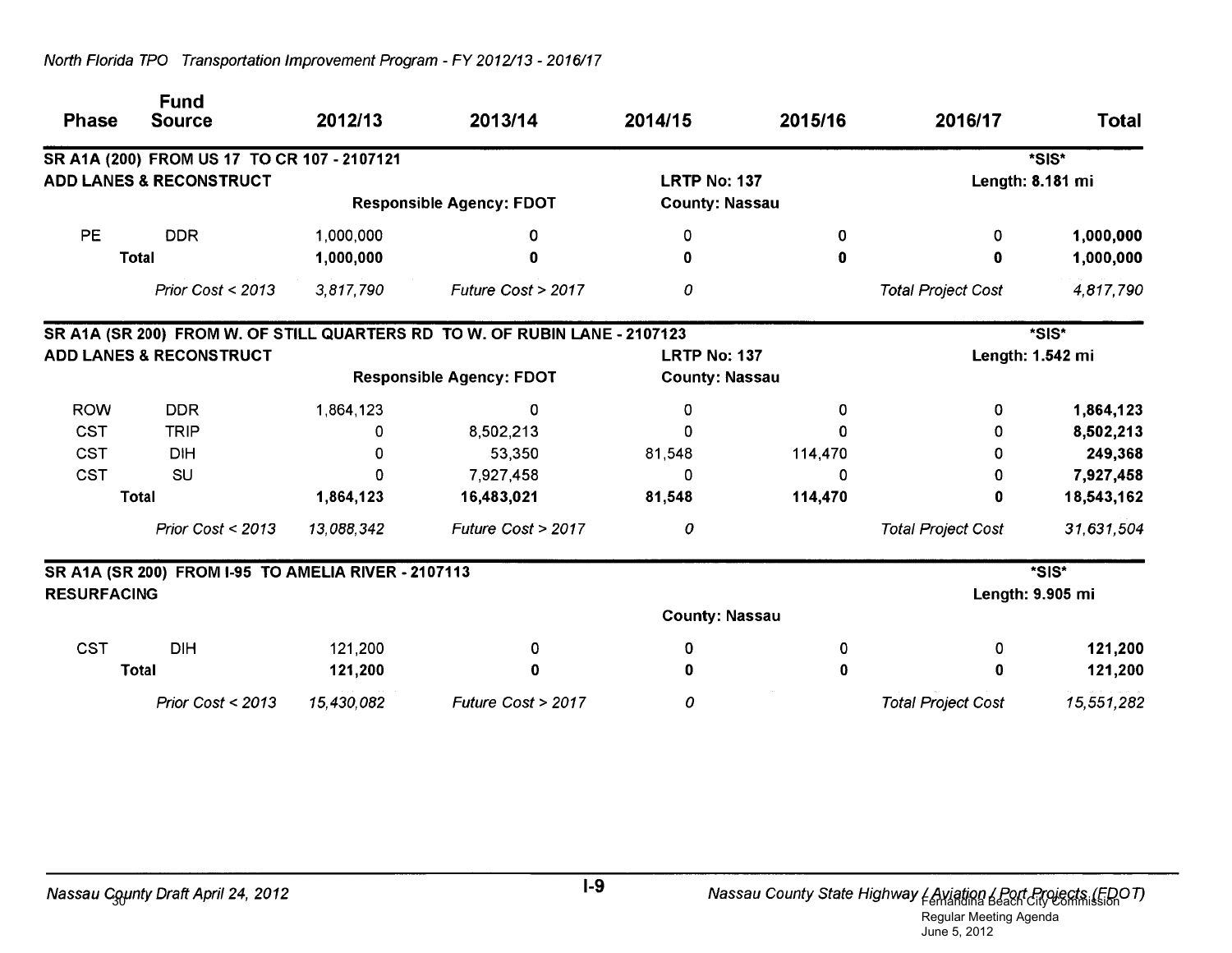| <b>Phase</b> | <b>Source</b>                      | 2012/13    | 2013/14                                                                      | 2014/15               | 2015/16    | 2016/17                   | <b>Total</b>     |
|--------------|------------------------------------|------------|------------------------------------------------------------------------------|-----------------------|------------|---------------------------|------------------|
|              |                                    |            | SR A1A (SR 200) FROM WEST OF RUBIN LANE TO EAST OF CR 107/SCOTT RD - 2107124 |                       |            |                           | *SIS*            |
|              | <b>ADD LANES &amp; RECONSTRUCT</b> |            |                                                                              | <b>LRTP No: 137</b>   |            |                           | Length: 5.031 mi |
|              |                                    |            | <b>Responsible Agency: FDOT</b>                                              | <b>County: Nassau</b> |            |                           |                  |
| PE           | <b>DDR</b>                         | 15,205     | O                                                                            | 0                     | Ω          | 0                         | 15,205           |
| <b>ROW</b>   | <b>DDR</b>                         | 1,696,559  |                                                                              | 1,488,857             |            |                           | 3,185,416        |
| <b>ROW</b>   | <b>DS</b>                          | 1,713,608  | 4,039,514                                                                    | 3,797,535             |            |                           | 9,550,657        |
| <b>CST</b>   | <b>DIH</b>                         |            |                                                                              |                       | 56,950     |                           | 56,950           |
| <b>CST</b>   | <b>DDR</b>                         |            |                                                                              |                       | 20,615,900 | O                         | 20,615,900       |
| <b>CST</b>   | EB                                 |            |                                                                              |                       | 14,408,350 | 235,200                   | 14,643,550       |
| <b>CST</b>   | LF                                 |            |                                                                              |                       | 3,000,000  | O                         | 3,000,000        |
| <b>CST</b>   | <b>SA</b>                          |            |                                                                              |                       | 2,076,602  | 3,645,600                 | 5,722,202        |
| <b>CST</b>   | <b>ACSA</b>                        |            |                                                                              |                       | 4,556,000  | 0                         | 4,556,000        |
|              | <b>Total</b>                       | 3,425,372  | 4,039,514                                                                    | 5,286,392             | 44,713,802 | 3,880,800                 | 61,345,880       |
|              | Prior Cost < 2013                  | 12,745,735 | Future Cost > 2017                                                           | 0                     |            | <b>Total Project Cost</b> | 74,091,615       |
|              |                                    |            | SR A1A (SR 200) FROM I-95 TO WEST OF STILL QUARTERS RD - 2107112             |                       |            |                           | *SIS*            |
|              | <b>ADD LANES &amp; RECONSTRUCT</b> |            |                                                                              | <b>LRTP No: 137</b>   |            | Length: 2.166 mi          |                  |
|              |                                    |            | <b>Responsible Agency: FDOT</b>                                              | <b>County: Nassau</b> |            |                           |                  |
| <b>ENV</b>   | <b>ACNH</b>                        |            |                                                                              |                       | 0          | 300,000                   | 300,000          |
| PE           | <b>DDR</b>                         | 10,800     |                                                                              |                       | 0          | <sup>0</sup>              | 10,800           |
| <b>ROW</b>   | <b>DS</b>                          | 3,283,396  |                                                                              |                       | 0          | O                         | 3,283,396        |
| CST          | <b>ACNH</b>                        | n          | O                                                                            |                       | 0          | 41,865,600                | 41,865,600       |
| <b>CST</b>   | LF                                 |            | O                                                                            |                       | 0          | 3,000,000                 | 3,000,000        |
| <b>CST</b>   | <b>DIH</b>                         |            | o                                                                            |                       | 0          | 182,280                   | 182,280          |
|              | <b>Total</b>                       | 3,294,196  |                                                                              |                       | $\pmb{0}$  | 45,347,880                | 48,642,076       |
|              | Prior Cost < 2013                  | 721,688    | Future Cost > 2017                                                           | 0                     |            | <b>Total Project Cost</b> | 49, 363, 764     |

**Fund**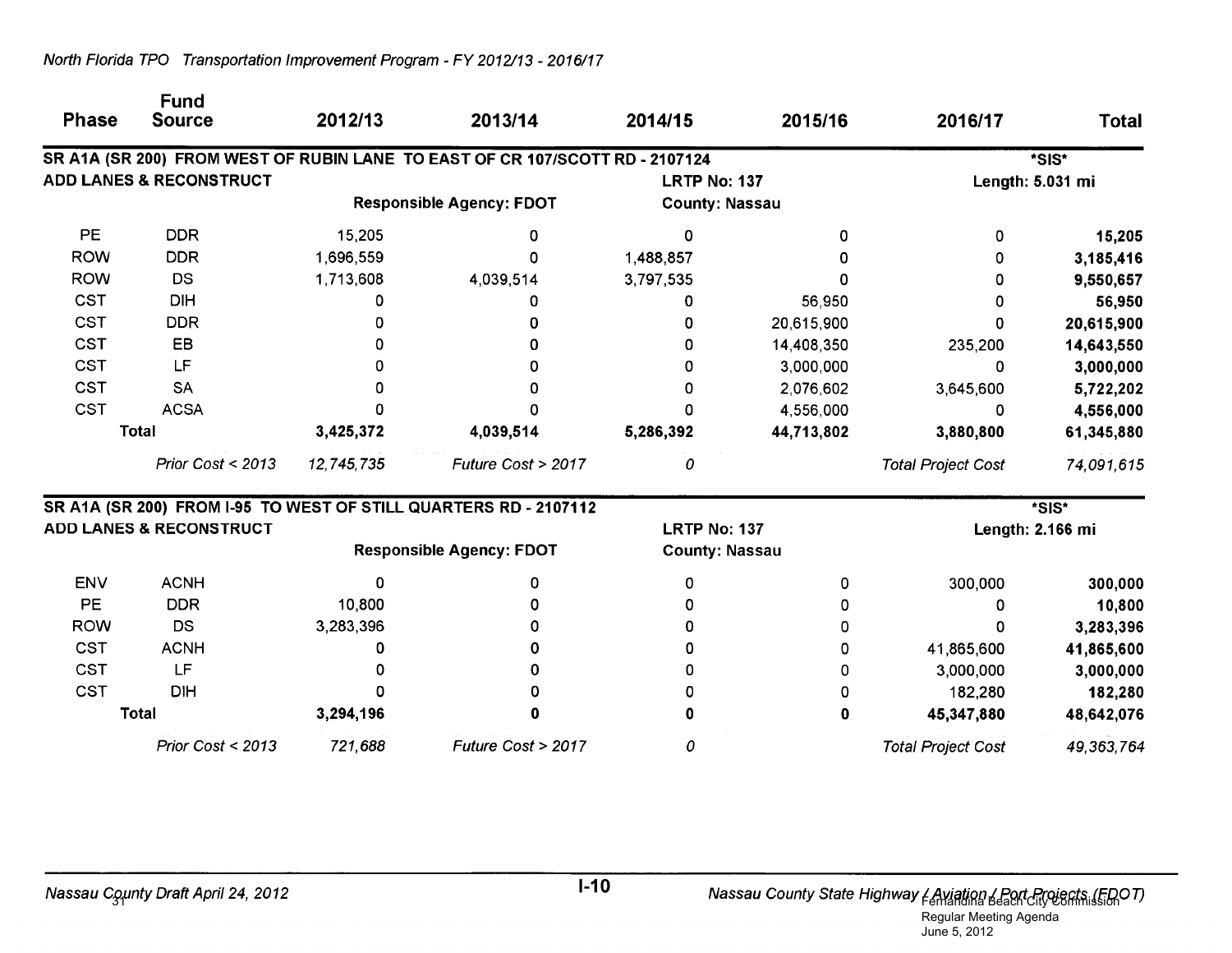| <b>Phase</b>           | <b>Fund</b><br><b>Source</b>                     | 2012/13   | 2013/14                                                                               | 2014/15               | 2015/16     | 2016/17                   | <b>Total</b> |
|------------------------|--------------------------------------------------|-----------|---------------------------------------------------------------------------------------|-----------------------|-------------|---------------------------|--------------|
|                        |                                                  |           | SR A1A AMELIA ISLAND TRAIL FROM NASSAU SOUND BR TO E. OF AMELIA ISLAND PKWY - 4274301 |                       |             |                           | *Non-SIS*    |
| <b>BIKE PATH/TRAIL</b> |                                                  |           |                                                                                       |                       |             | Length: 6.001 mi          |              |
|                        |                                                  |           |                                                                                       | <b>County: Nassau</b> |             |                           |              |
| PE                     | <b>DIH</b>                                       | 20,000    | 0                                                                                     | 0                     | 0           | 0                         | 20,000       |
| <b>CST</b>             | <b>DIH</b>                                       | 50,500    | 53,350                                                                                | n                     | 0           | 0                         | 103,850      |
|                        | <b>Total</b>                                     | 70,500    | 53,350                                                                                | 0                     | 0           | 0                         | 123,850      |
|                        | Prior Cost < 2013                                | 2,678,359 | Future Cost > 2017                                                                    | 0                     |             | <b>Total Project Cost</b> | 2,802,209    |
|                        | US 1 (SR 15) AT 3.5 MI.N. OF CALLAHAN - 2106612  |           |                                                                                       |                       |             |                           | *SIS*        |
|                        | <b>ADD LEFT TURN LANE(S)</b>                     |           |                                                                                       |                       |             | Length: 0.164 mi          |              |
|                        |                                                  |           | <b>Responsible Agency: FDOT</b>                                                       | <b>County: Nassau</b> |             |                           |              |
| <b>CST</b>             | DS                                               | 272,700   | 0                                                                                     | 0                     | 0           | 0                         | 272,700      |
| CST                    | <b>DIH</b>                                       | 39,400    | 0                                                                                     | 0                     | 0           | 0                         | 39,400       |
| <b>CST</b>             | <b>SA</b>                                        | 2,399     | 0                                                                                     | n                     | 0           | 0                         | 2,399        |
|                        | <b>Total</b>                                     | 314,499   | 0                                                                                     | Ω                     | $\mathbf 0$ | 0                         | 314,499      |
|                        | Prior Cost < 2013                                | 87,625    | Future Cost > 2017                                                                    | 0                     |             | <b>Total Project Cost</b> | 402,124      |
|                        | US 1 (SR 15) FROM DUVAL C/L TO 5TH AVE - 4287111 |           |                                                                                       |                       |             |                           | *SIS*        |
| <b>RESURFACING</b>     |                                                  |           |                                                                                       |                       |             | Length: 4.300 mi          |              |
|                        |                                                  |           | <b>Responsible Agency: FDOT</b>                                                       | <b>County: Nassau</b> |             |                           |              |
| <b>CST</b>             | <b>DIH</b>                                       | 0         | 0                                                                                     | 18,954                | 88,386      | 326,458                   | 433,798      |
| <b>CST</b>             | <b>DDR</b>                                       | 0         | 0                                                                                     | 7,343,177             | 0           | 0                         | 7,343,177    |
|                        | <b>Total</b>                                     |           | 0                                                                                     | 7,362,131             | 88,386      | 326,458                   | 7,776,975    |
|                        | Prior Cost < 2013                                | 140,840   | Future Cost > 2017                                                                    | 0                     |             | <b>Total Project Cost</b> | 7,917,815    |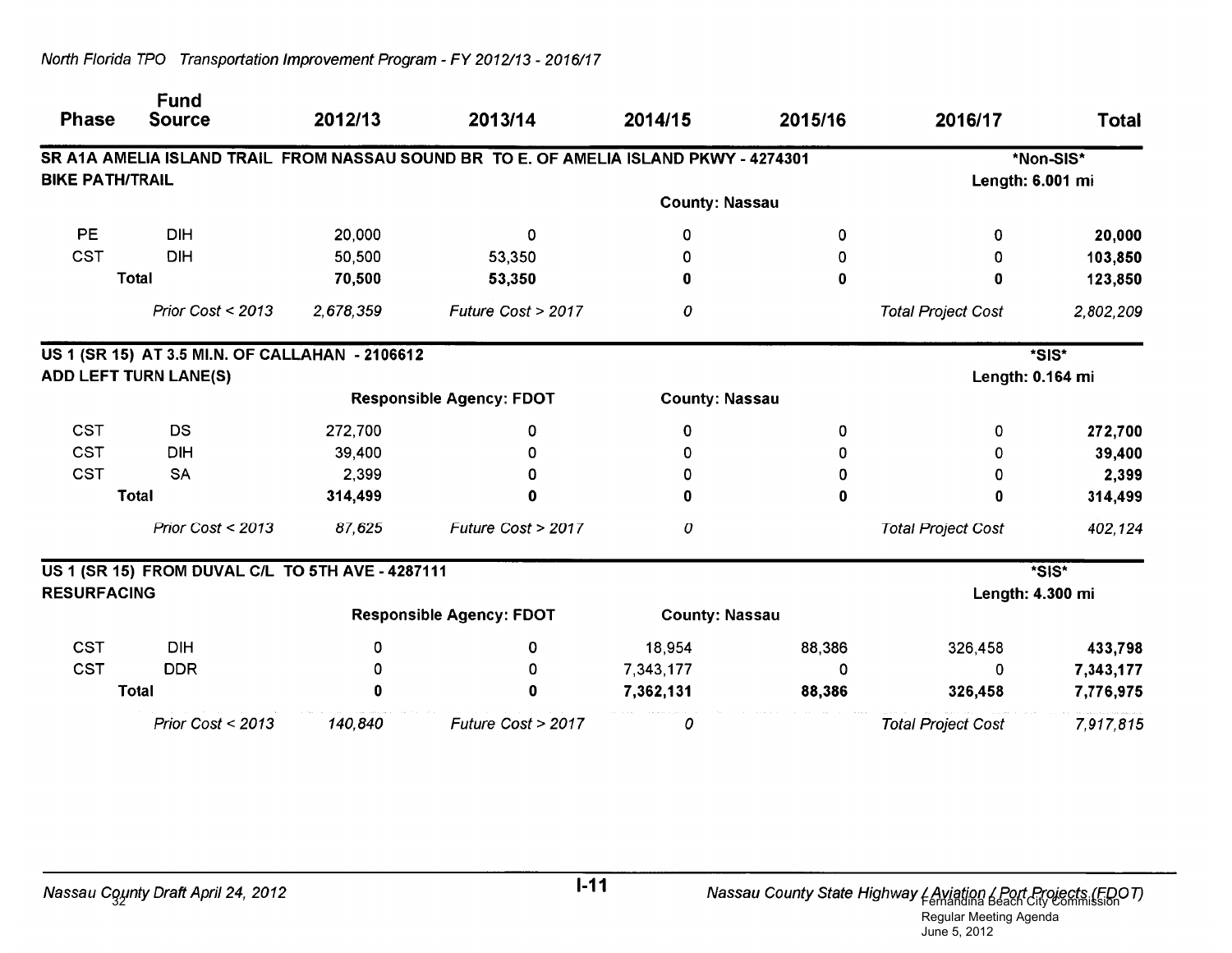| <b>Phase</b>       | <b>Fund</b><br><b>Source</b>                                | 2012/13   | 2013/14                                                             | 2014/15               | 2015/16  | 2016/17                   | <b>Total</b>      |
|--------------------|-------------------------------------------------------------|-----------|---------------------------------------------------------------------|-----------------------|----------|---------------------------|-------------------|
|                    | US 1 (SR 15) FROM FIFTH AVENUE TO ALLIGATOR CREEK - 4269621 |           |                                                                     |                       |          |                           | *SIS*             |
| <b>RESURFACING</b> |                                                             |           |                                                                     |                       |          | Length: 0.766 mi          |                   |
|                    |                                                             |           | <b>Responsible Agency: FDOT</b>                                     | <b>County: Nassau</b> |          |                           |                   |
| <b>CST</b>         | <b>DS</b>                                                   | 1,019,671 | 0                                                                   | 0                     | 0        | 0                         | 1,019,671         |
| <b>CST</b>         | <b>DIH</b>                                                  | 10,537    | 0                                                                   | O                     | 0        | 0                         | 10,537            |
| <b>Total</b>       |                                                             | 1,030,208 | Ω                                                                   | 0                     | $\bf{0}$ | 0                         | 1,030,208         |
|                    | Prior Cost < 2013                                           | 311,842   | Future Cost > 2017                                                  | 0                     |          | <b>Total Project Cost</b> | 1,342,050         |
|                    | US 17 (SR 5) FROM DUVAL C/L TO I-95 - 4287101               |           |                                                                     |                       |          |                           | *Non-SIS*         |
| <b>RESURFACING</b> |                                                             |           |                                                                     |                       |          |                           | Length: 10.928 mi |
|                    |                                                             |           | <b>Responsible Agency: FDOT</b>                                     | <b>County: Nassau</b> |          |                           |                   |
| <b>CST</b>         | <b>DS</b>                                                   | $\Omega$  | 4,728,463                                                           | 0                     | 0        | 0                         | 4,728,463         |
| <b>CST</b>         | <b>DIH</b>                                                  | 0         | 129,269                                                             | 78,410                | 113,900  | 0                         | 321,579           |
| <b>CST</b>         | <b>DDR</b>                                                  | 0         | 1,153,972                                                           | 0                     | 0        | 0                         | 1,153,972         |
| <b>Total</b>       |                                                             | 0         | 6,011,704                                                           | 78,410                | 113,900  | 0                         | 6,204,014         |
|                    | Prior Cost $<$ 2013                                         | 227,392   | Future Cost > 2017                                                  | 0                     |          | <b>Total Project Cost</b> | 6,431,406         |
|                    |                                                             |           | US 17 (SR 5) AT ST.MARY'S RIVER BRIDGE #740008 RPR PIER 5 - 4244251 |                       |          |                           | *Non-SIS*         |
|                    | <b>BRIDGE-REPAIR/REHABILITATION</b>                         |           |                                                                     |                       |          | Length: 0.107 mi          |                   |
|                    |                                                             |           | <b>Responsible Agency: FDOT</b>                                     | <b>County: Nassau</b> |          |                           |                   |
| <b>CST</b>         | <b>DIH</b>                                                  | 101,796   | 53,350                                                              | 22,908                | 0        | 0                         | 178,054           |
| <b>CST</b>         | <b>BRRP</b>                                                 | 2,704,780 | $\Omega$                                                            | 0                     | 0        | 0                         | 2,704,780         |
|                    | Total                                                       | 2,806,576 | 53,350                                                              | 22,908                | 0        | $\bf{0}$                  | 2,882,834         |
|                    | Prior $Cost < 2013$                                         | 314,424   | Future Cost > 2017                                                  | 0                     |          | <b>Total Project Cost</b> | 3,197,258         |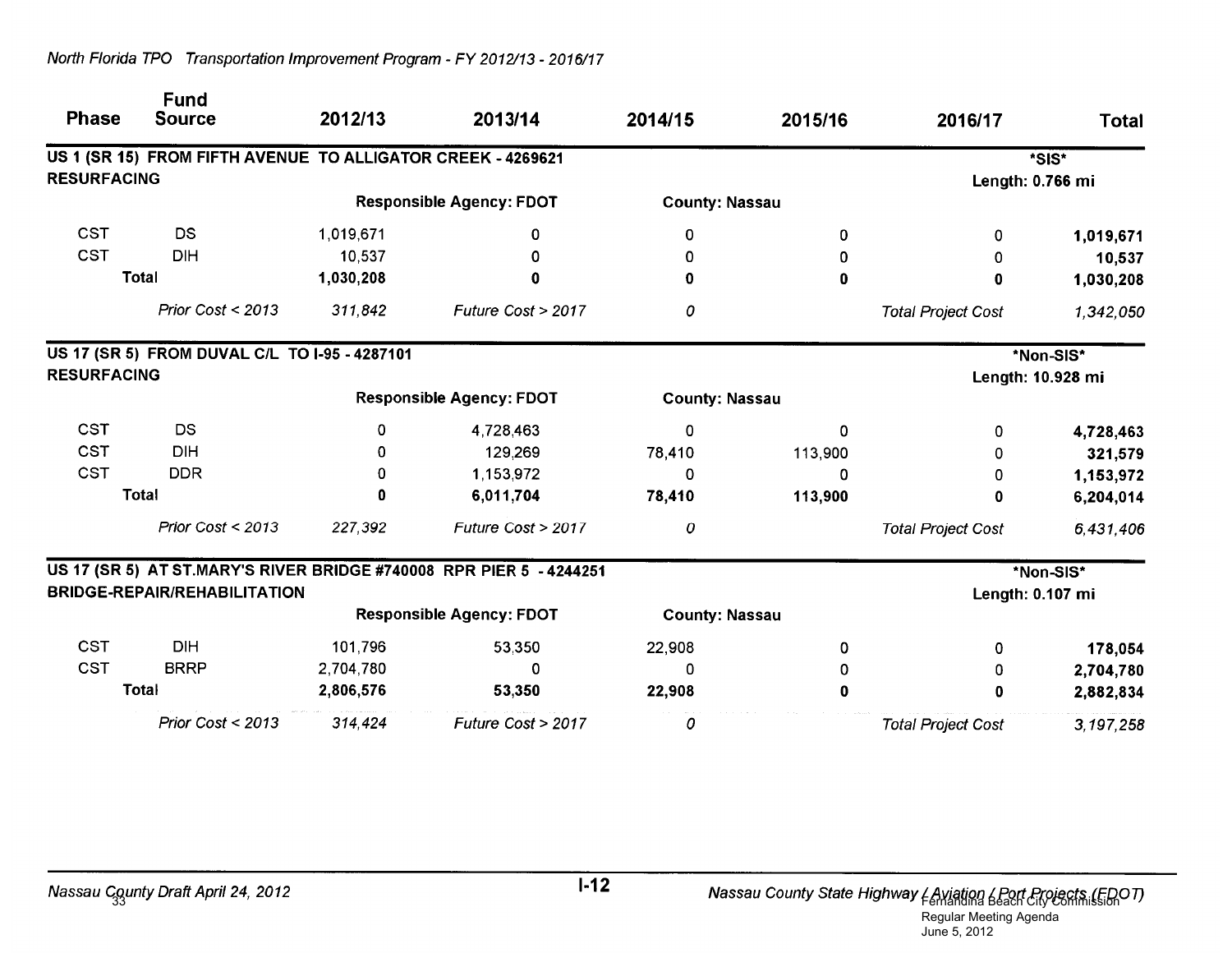| <b>Phase</b>             | <b>Fund</b><br><b>Source</b>                        | 2012/13   | 2013/14                                                             | 2014/15               | 2015/16          | 2016/17                   | <b>Total</b> |
|--------------------------|-----------------------------------------------------|-----------|---------------------------------------------------------------------|-----------------------|------------------|---------------------------|--------------|
|                          |                                                     |           | US 17 (SR 5) AT YULEE REBUILD RAILROAD CROSSING #620800-X - 4272241 |                       |                  |                           | *Non-SIS*    |
| <b>RAILROAD CROSSING</b> |                                                     |           |                                                                     |                       |                  |                           |              |
|                          |                                                     |           | <b>Responsible Agency: FDOT</b>                                     | <b>County: Nassau</b> |                  |                           |              |
| <b>CST</b>               | <b>EB</b>                                           | 0         | 475,000                                                             | 0                     | 0                | 0                         | 475,000      |
| Total                    |                                                     | 0         | 475,000                                                             | 0                     | 0                | 0                         | 475,000      |
|                          | Prior Cost $<$ 2013                                 | 0         | Future Cost > 2017                                                  | 0                     |                  | <b>Total Project Cost</b> | 475,000      |
|                          | US 90 (SR 10) FROM BAKER C/L TO DUVAL C/L - 4244711 |           |                                                                     |                       |                  |                           | *Non-SIS*    |
| <b>RESURFACING</b>       |                                                     |           |                                                                     |                       | Length: 2.173 mi |                           |              |
|                          |                                                     |           |                                                                     | <b>County: Nassau</b> |                  |                           |              |
| <b>CST</b>               | <b>DIH</b>                                          | 25,250    | 17,296                                                              | 0                     | 0                | 0                         | 42,546       |
|                          | Total                                               | 25,250    | 17,296                                                              | 0                     | 0                | 0                         | 42,546       |
|                          | Prior Cost $<$ 2013                                 | 1,123,324 | Future Cost > 2017                                                  | 0                     |                  | <b>Total Project Cost</b> | 1,165,870    |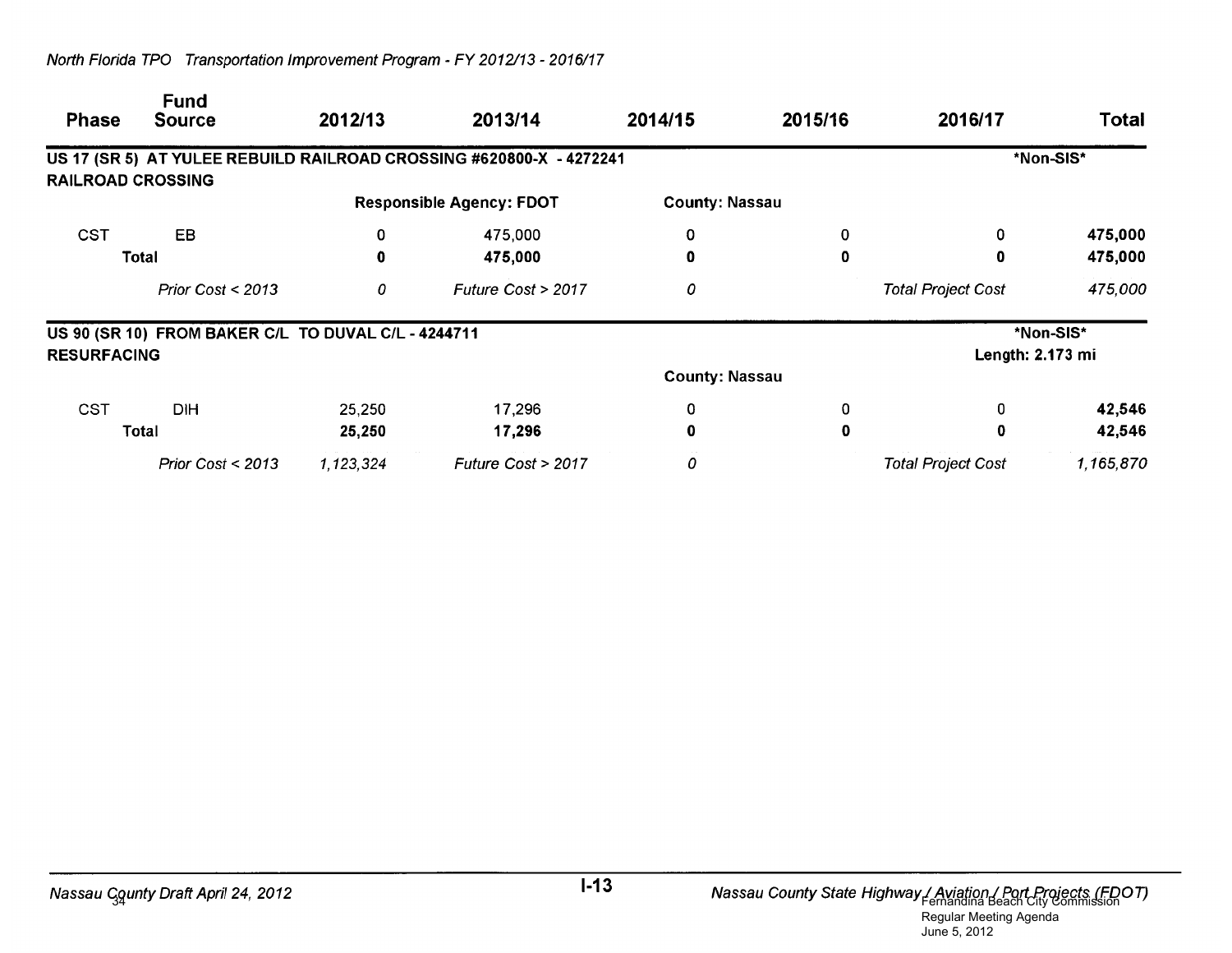# **APPENDIX I Abbreviations & Acronyms**

35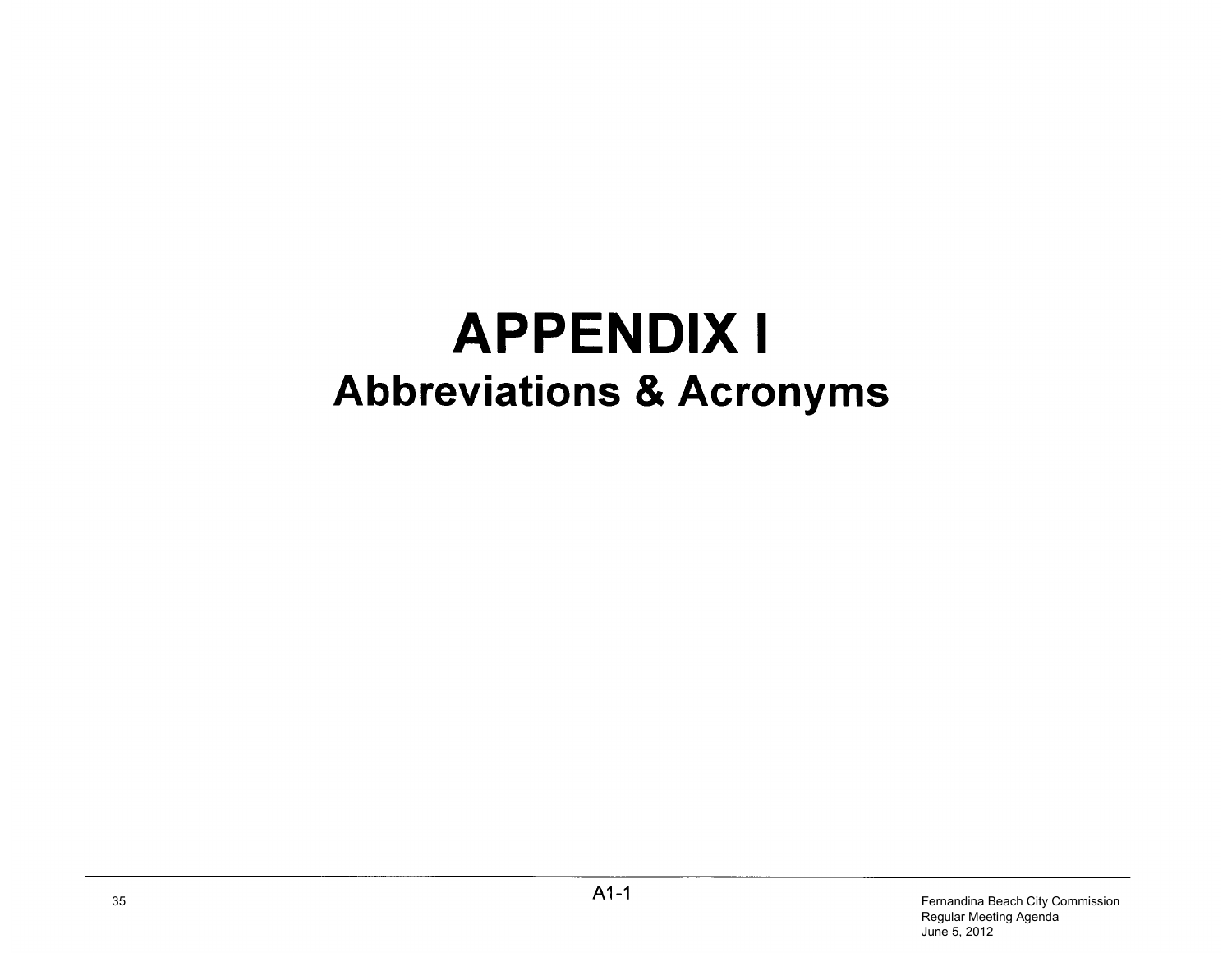### **ABBREVIATIONS AND FUNDING SOURCES**

## **AGENCIES**

| FAA             | <b>Federal Aviation Administration</b>           |
|-----------------|--------------------------------------------------|
| <b>FHWA</b>     | Federal Highway Administration                   |
| <b>FTA</b>      | <b>Federal Transit Administration</b>            |
| <b>JAA</b>      | Jacksonville Aviation Authority                  |
| <b>JTA</b>      | Jacksonville Transportation Authority            |
| <b>SA/STJAA</b> | St. Augustine/St. Johns County Airport Authority |
|                 | <b>PROJECT PHASES</b>                            |
| <b>PLN</b>      | Planning                                         |
| PD&E            | Project, Development & Environment Study         |
| PE              | <b>Preliminary Engineering</b>                   |
| <b>ROW</b>      | Right-of-Way Acquisition                         |
| <b>CST</b>      | Construction                                     |
| <b>DSB</b>      | Design Build                                     |
| <b>MSC</b>      | Miscellaneous                                    |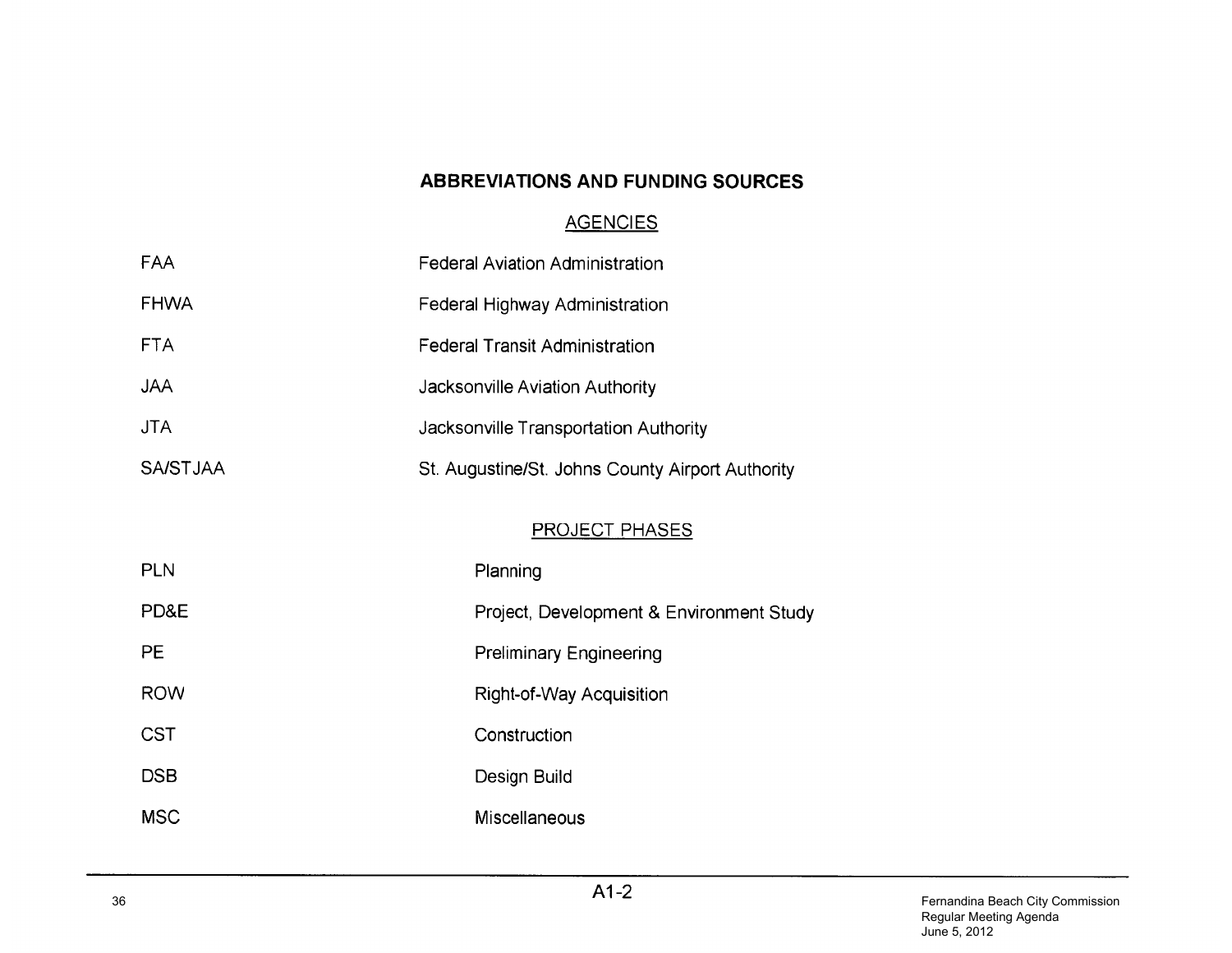| <b>RRU</b> | Railroad/Utilities  |
|------------|---------------------|
| <b>INC</b> | Contract Incentives |
| <b>FNV</b> | Environmental       |

## **FUNDING SOURCES**

| <b>ACBR</b>      | Advance Construction (BRT) – Federal Bridge Replacement |
|------------------|---------------------------------------------------------|
| <b>ACEN</b>      | Advance Construction Equity Bonus National Highway      |
| ACF <sub>0</sub> | <b>Advance Construction for High Priority</b>           |
| <b>ACIM</b>      | <b>Advanced Construction Interstate</b>                 |
| <b>ACSA</b>      | Advanced Construction Transportation Management Areas   |
| <b>ACSE</b>      | <b>Advanced Construction Enhancement</b>                |
| <b>ACSH</b>      | <b>Advanced Construction Hazard Elimination</b>         |
| <b>ACSS</b>      | <b>Advanced Construction Safety</b>                     |
| <b>BJP</b>       | Better Jacksonville Plan                                |
| <b>BNBR</b>      | State Bonds (Statewide Bridges)                         |
| <b>BNDS</b>      | <b>Bond funding State</b>                               |
| <b>BNIR</b>      | Interstate R/W and Bridge Bonds                         |
| <b>BRAC</b>      | <b>Bridge Replacement</b>                               |
| <b>BRRP</b>      | State Bridge Repair and Rehabilitation                  |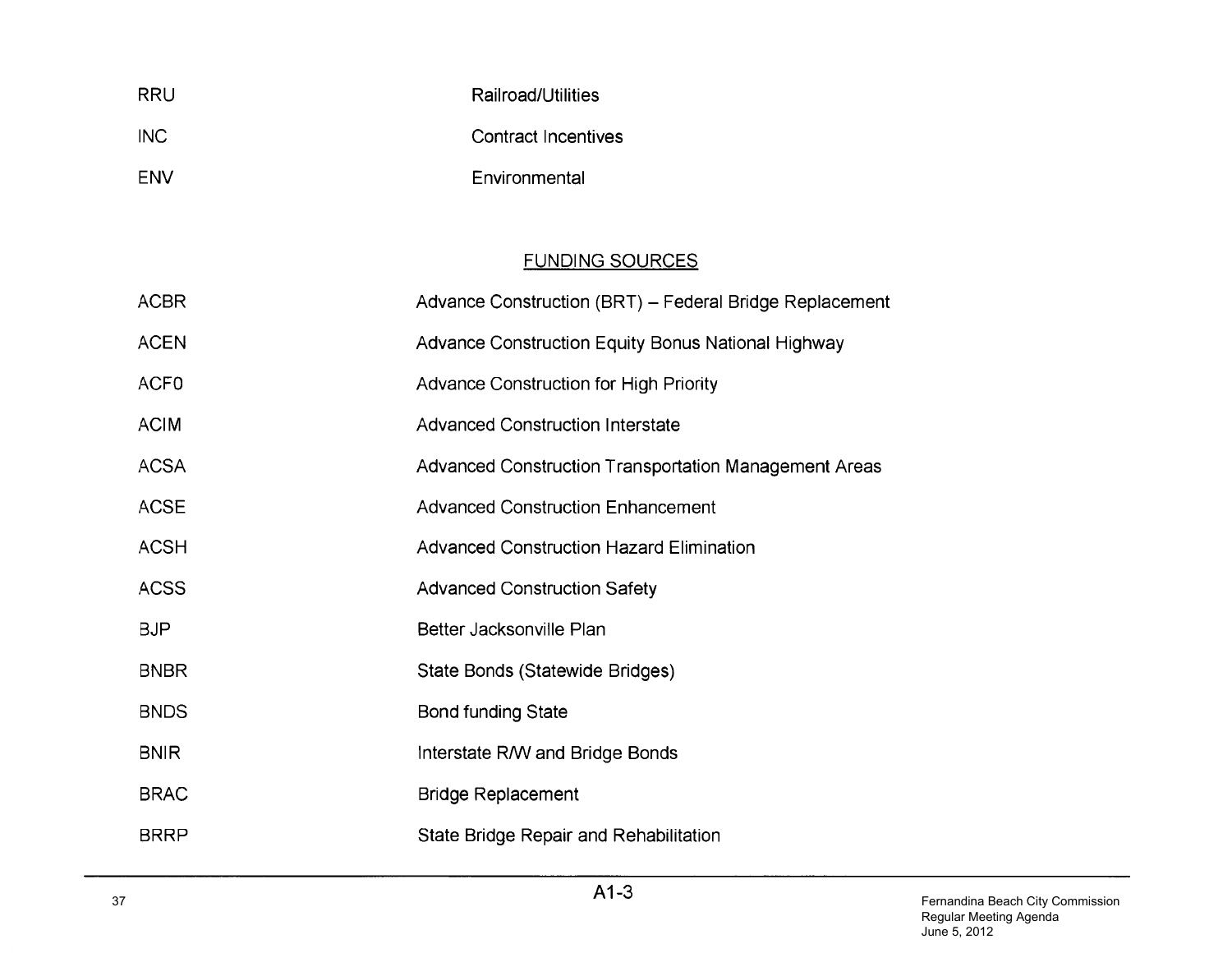| <b>BZAC</b> | Federal Bridge Replacement - Off System                        |
|-------------|----------------------------------------------------------------|
| <b>CIGP</b> | <b>County Incentive Grant Program</b>                          |
| <b>CM</b>   | <b>Congestion Mitigation</b>                                   |
| <b>DDR</b>  | District Dedicated Revenue (Gas Tax effective January 1, 1991) |
| <b>DDRF</b> | District Dedicated Matching Revenue Funds                      |
| DI          | Statewide Inter/Intrastate Highways                            |
| <b>DIH</b>  | State In-House Product Support                                 |
| <b>DITS</b> | <b>District Intelligent Transportation Systems</b>             |
| <b>DPTO</b> | <b>District Public Transportation Office</b>                   |
| <b>DS</b>   | State Primary Highways and PTO                                 |
| EB          | <b>Equity Bonus</b>                                            |
| <b>EBNH</b> | Equity Bonus - National Highway                                |
| FAA         | <b>Federal Aviation Administration</b>                         |
| <b>FTA</b>  | <b>Federal Transit Administration</b>                          |
| <b>GMR</b>  | General Revenue for Strategic Intermodal System                |
| <b>GRSC</b> | Growth Management of SCOP                                      |
| <b>HPP</b>  | <b>High Priority Projects</b>                                  |
| <b>HRRR</b> | <b>High Risk Rural Road</b>                                    |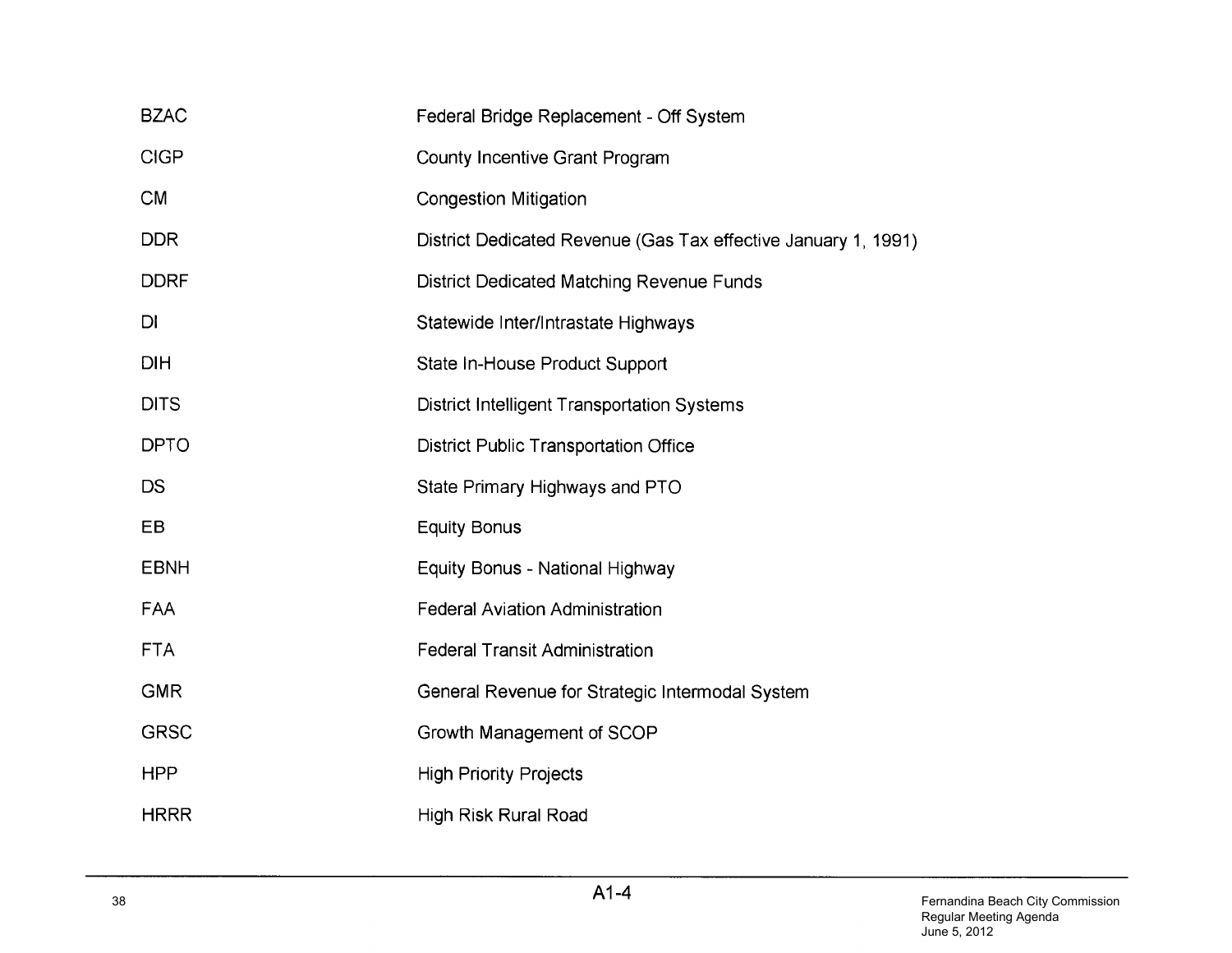| <b>HSP</b>  | <b>Highway Safety Program</b>                                                       |
|-------------|-------------------------------------------------------------------------------------|
| <b>IMAC</b> | Interstate Maintenance                                                              |
| <b>JAA</b>  | Jacksonville Airport Authority                                                      |
| LF          | <b>Local Funds</b>                                                                  |
| <b>LFR</b>  | Local Funds/Reimbursable                                                            |
| LFRF        | Local Funds/Reimbursable - Future                                                   |
| <b>LOGT</b> | Local Option Gas Tax                                                                |
| <b>MG</b>   | Minimum Guarantee                                                                   |
| <b>NHAC</b> | National Highway System                                                             |
| <b>PKBD</b> | Turnpike Master Bond Fund                                                           |
| <b>PKYI</b> | Turnpike Improvement                                                                |
| <b>PLHD</b> | Public Lands Highway Discretionary                                                  |
| <b>RHP</b>  | Rail-Highway Safety Crossings - Prot. Dev.                                          |
| <b>SA</b>   | <b>Transportation Management Areas</b>                                              |
| <b>SE</b>   | Transportation Enhancement Activities related to any Surface Transportation Program |
| <b>SH</b>   | <b>Hazard Elimination</b>                                                           |
| <b>SIBG</b> | SIB funds - Growth Management                                                       |
| SIB1        | State Infrastructure Bank                                                           |
| <b>SR</b>   | Surface Transportation Program (STP) Railroad Hazard Elimination                    |